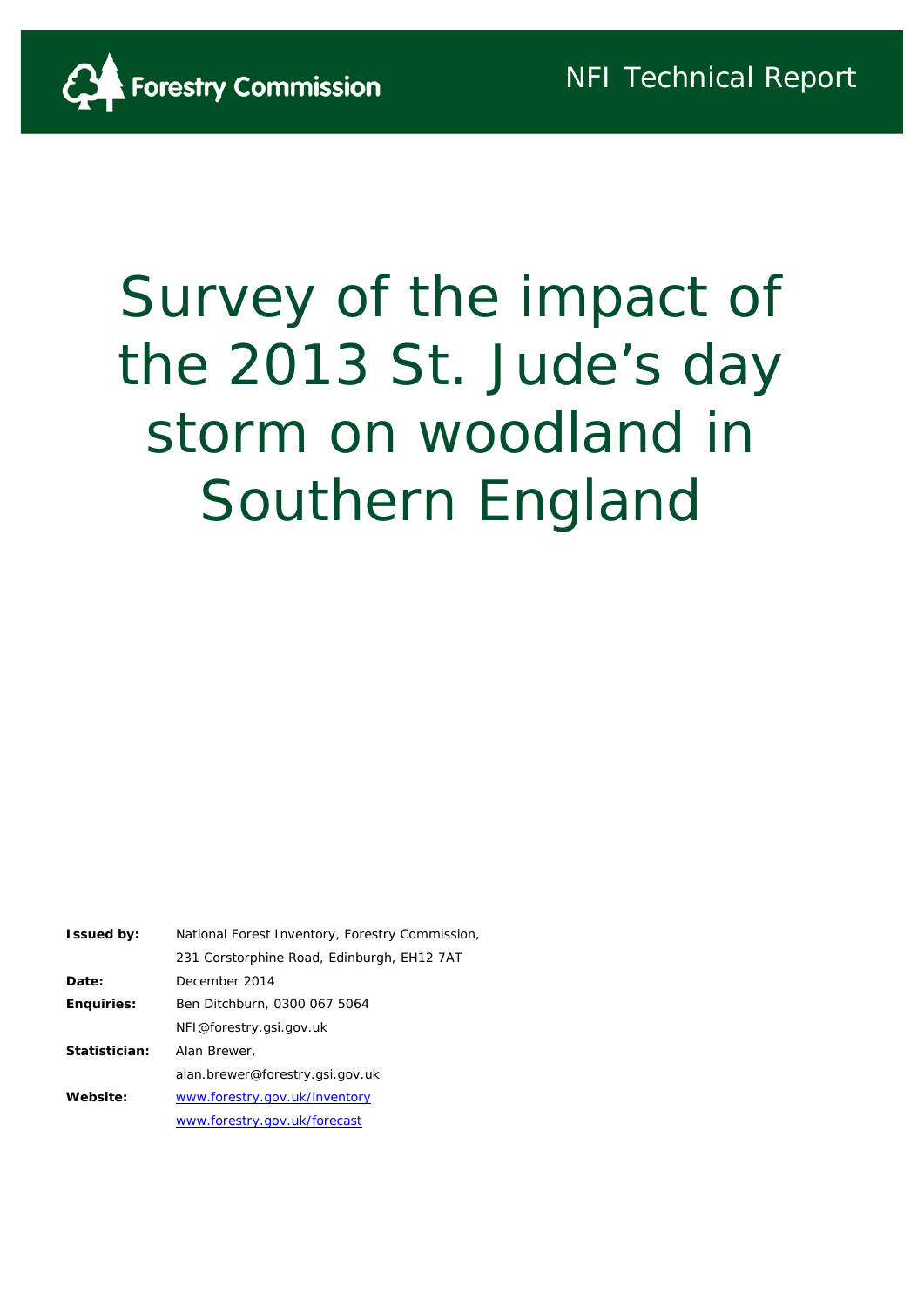## **Contents**

| Introduction 3                                                                   |  |
|----------------------------------------------------------------------------------|--|
|                                                                                  |  |
|                                                                                  |  |
|                                                                                  |  |
|                                                                                  |  |
|                                                                                  |  |
|                                                                                  |  |
|                                                                                  |  |
|                                                                                  |  |
| Estimates of population values of woodland within the regions covered by the St. |  |
|                                                                                  |  |

### Maps and Figures

| Map 1 Counties covered in the St. Jude's Day storm damage survey5         |  |
|---------------------------------------------------------------------------|--|
|                                                                           |  |
|                                                                           |  |
| <b>Figure 3</b> Incidence and extent of the categories of storm damage 11 |  |

### Tables

| <b>Table 2</b> Storm damage incidence and extent by tree growth stage and by region 9     |  |
|-------------------------------------------------------------------------------------------|--|
| <b>Table 3</b> Storm damage incidence and extent by damage category and by region10       |  |
| Table 4 Estimates of storm damage in terms of stocked areas, standing volumes and         |  |
|                                                                                           |  |
| <b>Table A1</b> Stocked area by principal species for regions in the St. Jude's storm  16 |  |
| Table A2 Standing volume by principal species for regions in the St. Jude's storm         |  |
|                                                                                           |  |
| Table A3 Numbers of trees by principal species for regions in the St. Jude's storm        |  |
|                                                                                           |  |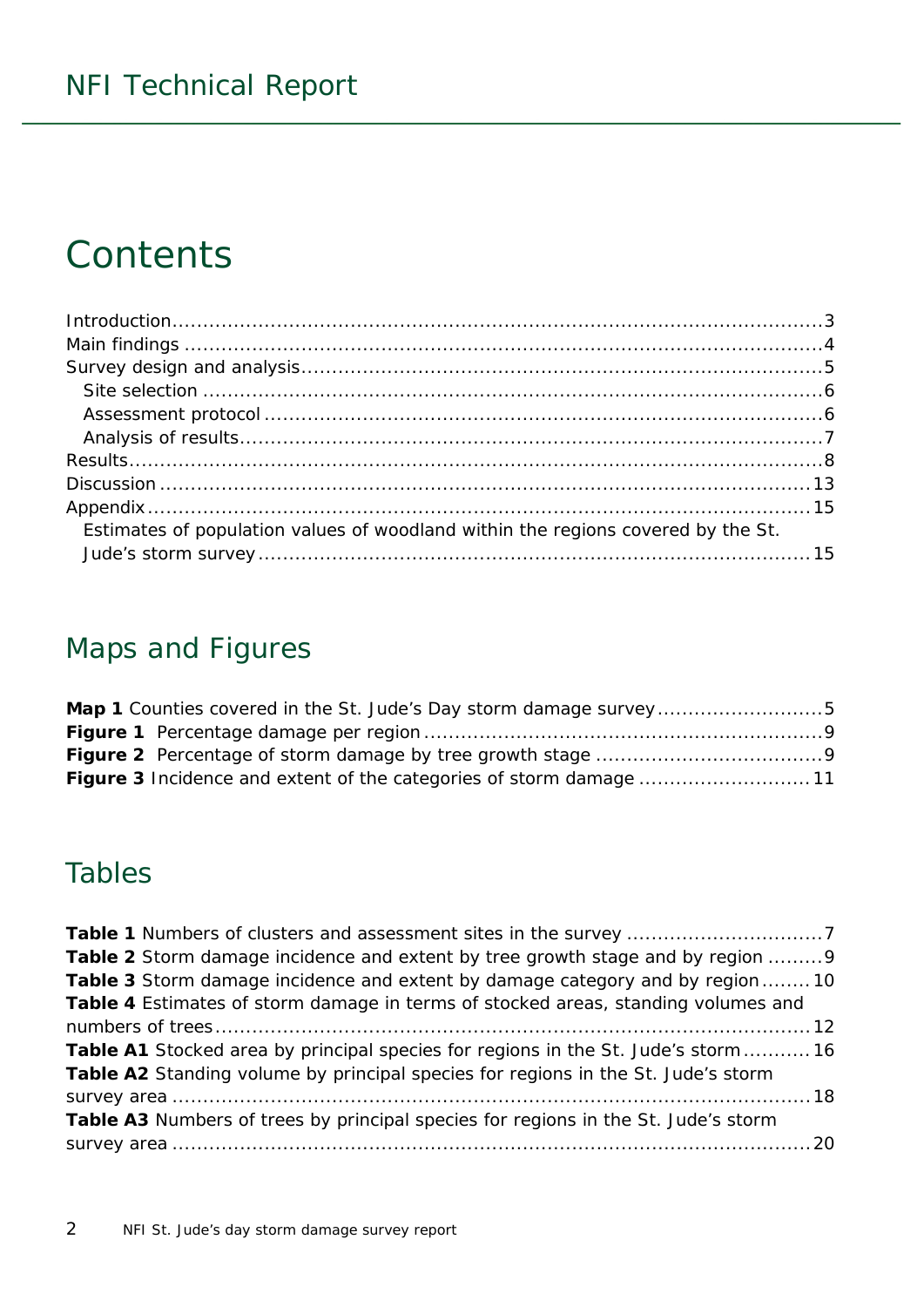### <span id="page-2-0"></span>Introduction

Following the St. Jude's day storm event on 28 October 2013, the National Forest Inventory (NFI) conducted a sample survey to assess the extent of damage to woodlands in the impacted areas. The area of coverage of the survey was decided from initial reports of areas that had reportedly experienced damage from high winds during the storm. On this basis, a list of English counties was selected for inclusion in the survey, and the number of samples selected within each county was based on the area of NFI woodland within the county according to the 2012 NFI woodland map. A total of 57 cluster samples, comprising 169 survey sites, were selected within 18 counties (including Greater London as a single county), resulting in an average of just over 3 cluster samples and 9 survey sites per county. Each sample consisted of a cluster of three sites at fairly close proximity, each of which was visited by NFI surveyors and the extent and nature of any storm damage was assessed and recorded. The survey field work was conducted between 1<sup>st</sup> and 16<sup>th</sup> November 2013.

For the purposes of analysis of the results of the survey, the sampled area was stratified into three broad regions of southern and eastern England, comprised of the counties: **South-West Region**, consisting of; Cornwall, Devon, Dorset, Somerset, Wiltshire **South-East Region**, consisting of; Hampshire, Berkshire, Surrey, Greater London, Kent, East and West Sussex **East Region**, consisting of; Essex, Hertfordshire, Bedfordshire, Cambridgeshire, Suffolk and Norfolk

<span id="page-2-1"></span>A map of the area covered by the survey and the stratification into these three regions is provided in **Map 1**.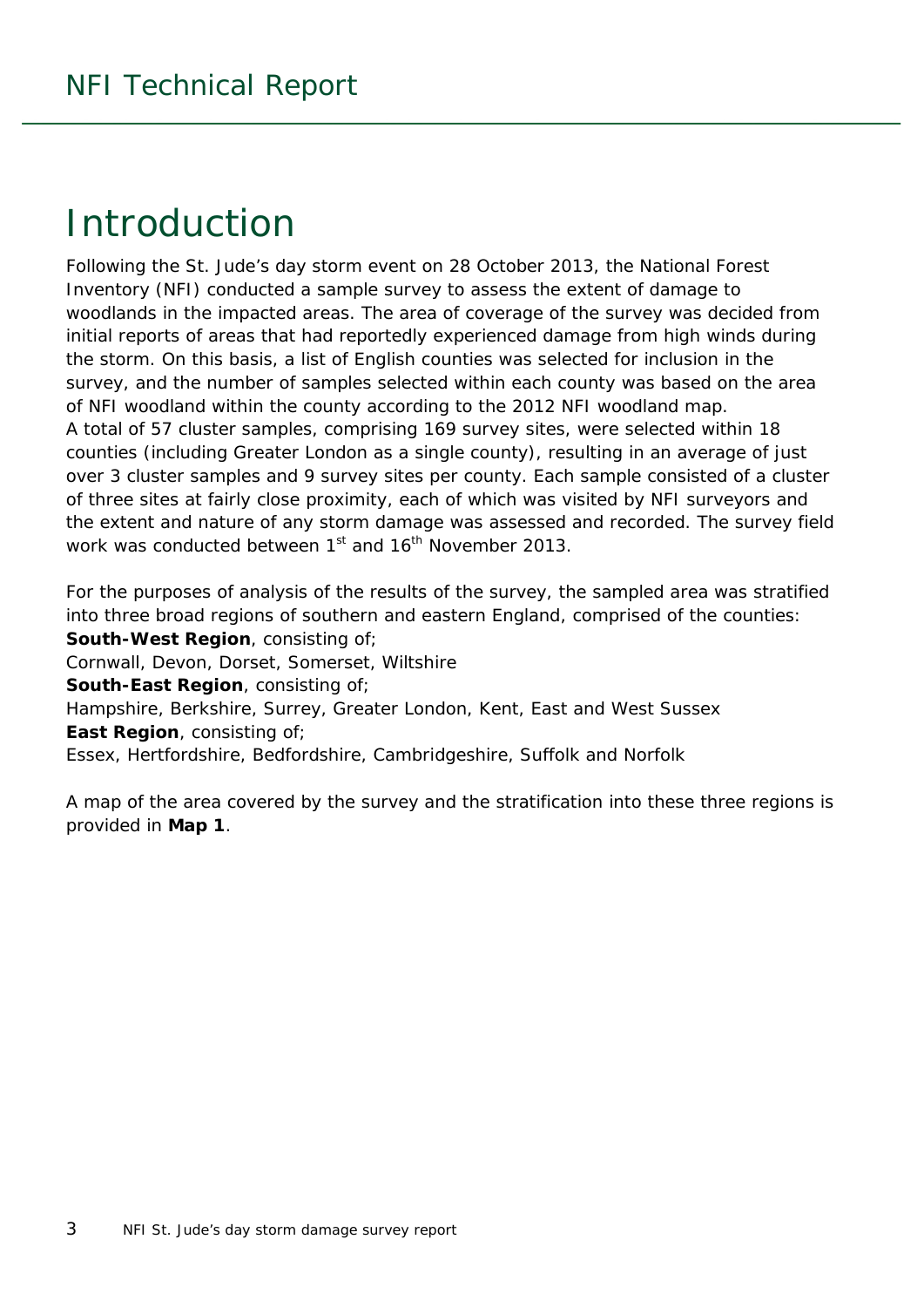# Main findings

- Across the region surveyed, crown damage, windsnap, windthrow or lean occurred across an estimated total of 30,800 hectares of stocked woodland area impacting an estimated 35.5 million trees. This represents 5.5% of the tree stock across the area surveyed.
- Of the 30,800 hectares of damage, 2,700 hectares were windsnaped and 5,600 hectares were windthrown.
- The highest rates of damage occurred in the South-East region, where damage occurred to an estimated 9.2% of the tree stock. The estimated rate of damage in the South-West region was 2.7%, while the estimated rate of damage in the East Region was 0.9%.
- The most common form of damage was to the crowns of trees, which was observed at 58% of the sites surveyed. Occurrences of windthrow were observed at 33% of the sites, and occurrences of windsnap were seen at 30% of the sites surveyed.
- <span id="page-3-0"></span>• Stands of mature trees suffered higher rates of damage than either pole stage or over-mature trees.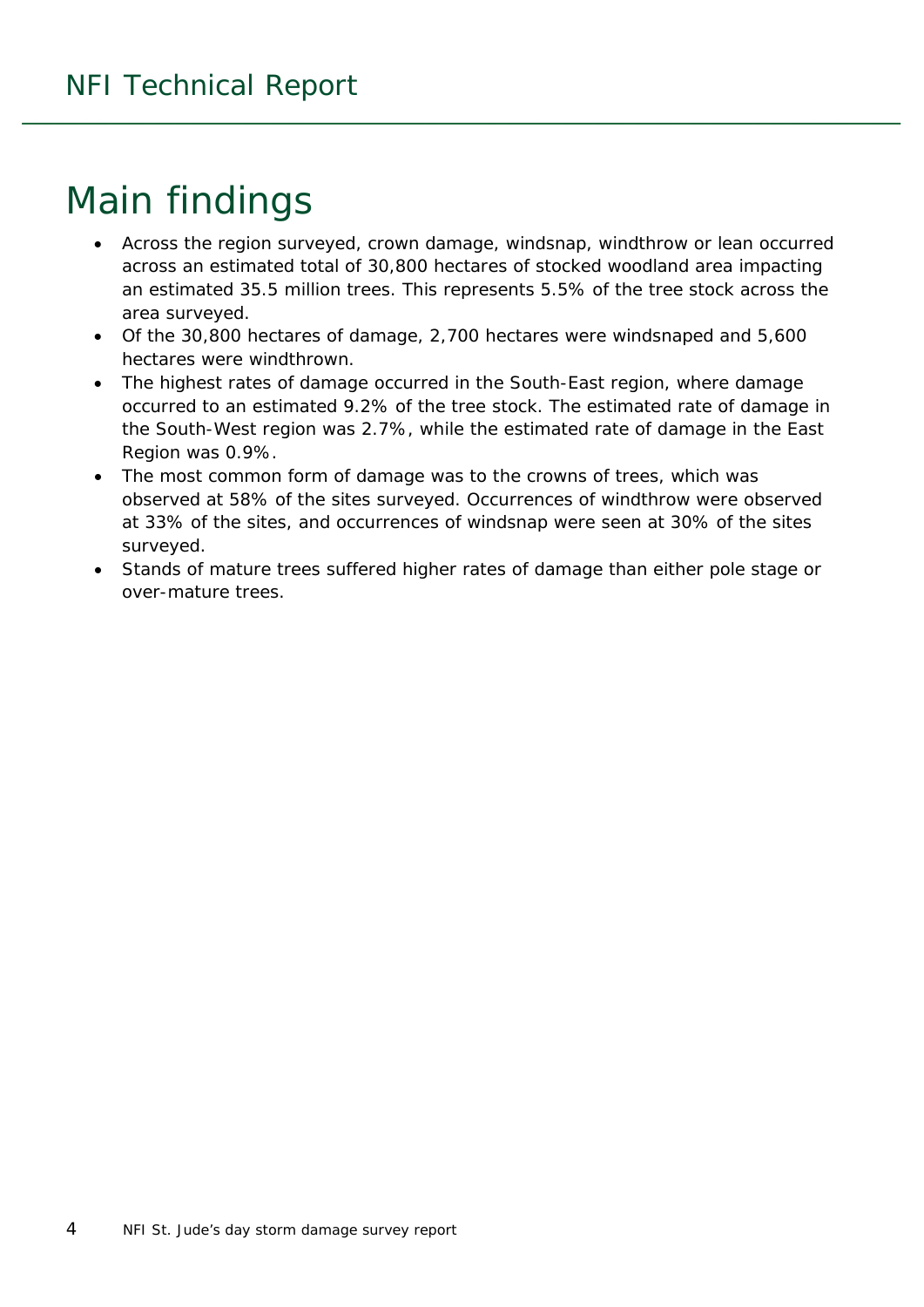

<span id="page-4-0"></span>**Map 1** Counties covered in the St. Jude's Day storm damage survey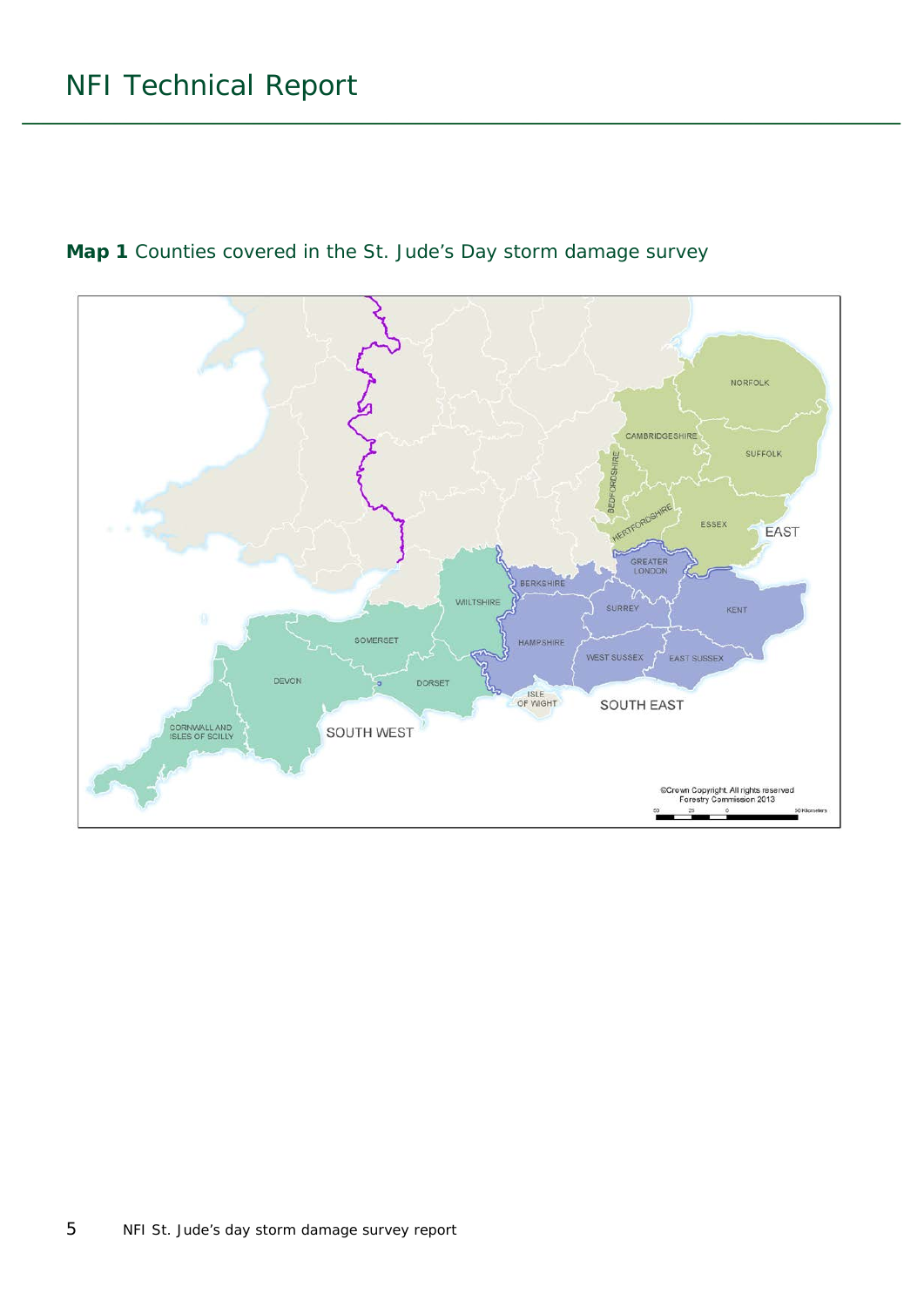# Survey design and analysis

### <span id="page-5-0"></span>Site selection

The survey design was stratified by county and by ownership type (Forestry Commission (FC) and other (non-FC)) and the number of samples selected for survey for each combination of county and ownership type was based on the amount of woodland area on the 2012 NFI woodland map within each combination.

Each sample consisted of a cluster of three individual sites to be assessed. The 'core' site of a cluster was randomly selected from a list of all individual woodland polygons on the NFI map within the selection area, independent of size of polygon. A circle of 3 kilometre radius was then drawn around the centroid of each selected core site, and a random woodland polygon intersecting this circle was chosen as the second site of the cluster. The third polygon of the cluster was then selected as the polygon intersecting the circle that was closest to the point on the circle diametrically opposite the second selected polygon.

For all selected woodland polygons, if the polygon was less than six hectares in extent then the whole woodland represented by that polygon was selected as the sample site. If the polygon was larger than six hectares, a square of four hectares in size (200 metres square) was selected with its centroid randomly selected within the polygon.

### <span id="page-5-1"></span>Assessment protocol

Surveyor assessment at each sample site consisted firstly of assessment of the composition of the stand in terms of percentage occupancy of trees at different life stages of growth. The three categories of growth identified were:

- "pole stage" indicating grown but young trees not yet fully established;
- "mature" indicating fully grown trees; and
- "overmature" indicating trees that had passed the age at which they would normally have been felled for the purposes of timber production.

In multi-storey stands, occupancy of each life stage within the stand was assessed independently, so in some cases the total occupancy of all life stages exceeded 100% of the area of the site.

The stand was also assessed in terms of species type composition of its uppermost storey. The four categories of assessment used were:

• "Conifer" – representing 80% or more of conifer species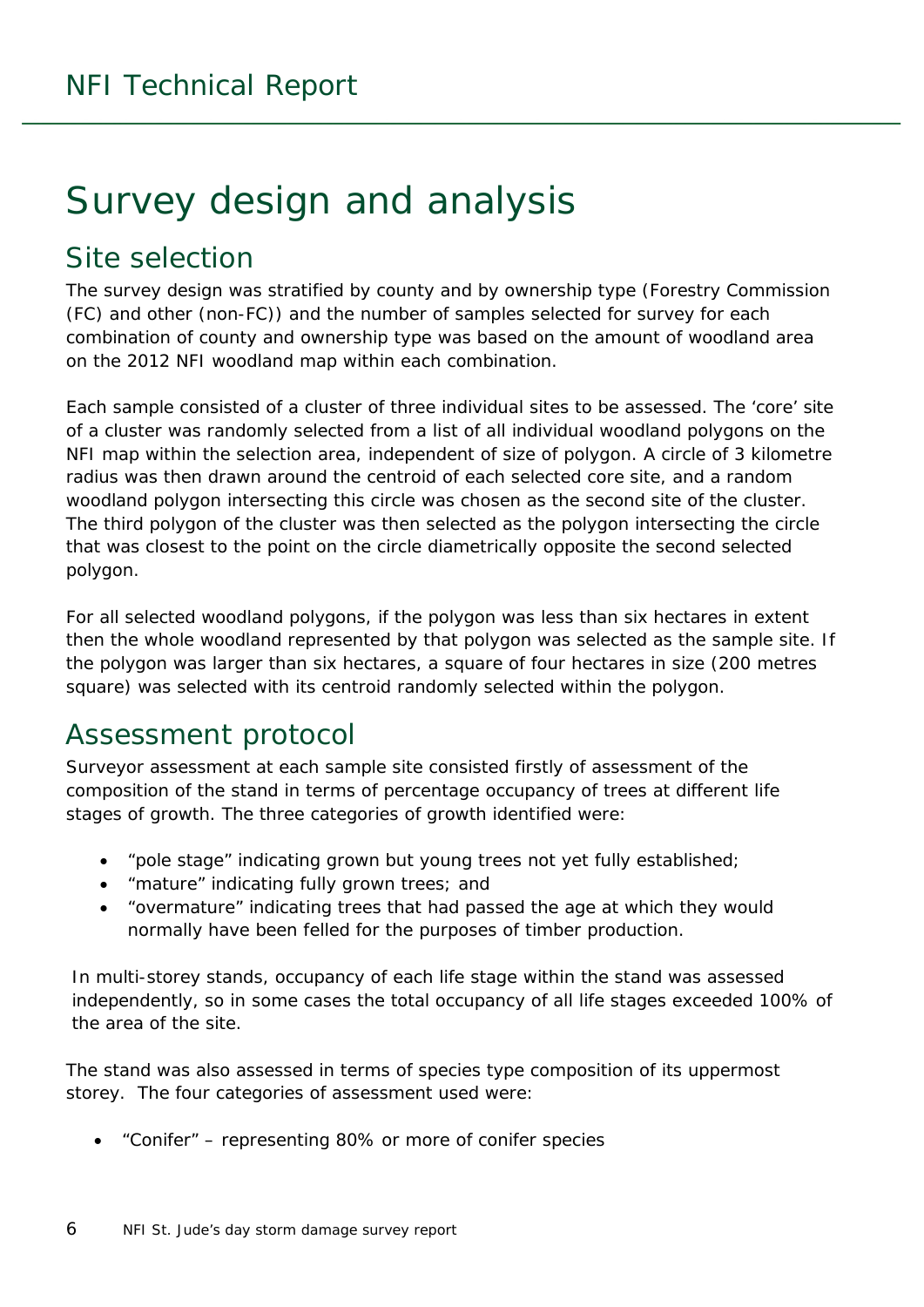- "Mixed, predominantly conifer" representing mixtures containing between 50% and less than 80% of conifer species
- "Mixed, predominantly broadleaf" representing mixtures containing over 50% and less than 80% of broadleaved species
- "Broadleaf" representing 80% or more of broadleaved species

Assessment of storm damage at each site was recorded for each of the life stages present in the stand. Estimated percentages of the trees and area belonging to the life stage were assessed into six mutually exclusive categories (therefore adding to 100% of the life stage occupancy of the site):

- 1. No damage
- 2. Crown damage only
- 3. Tree roots lifted/tree leaning only
- 4. Windsnapped
- 5. Windthrown
- 6. Both crown damage and tree roots lifted/tree leaning

### <span id="page-6-0"></span>Analysis of results

The survey results were post-stratified into three larger regions of South-West England, South-East England and East England, each comprising of the counties listed in the introduction<sup>[\\*](#page-6-2)</sup>. This was in order that meaningful statistical results could be calculated from the survey, since the number of survey samples assessed within individual counties was generally too small for estimation of statistics with sufficiently reliable accuracy. The number of clusters and the number of sites across the survey area as a whole and within each region are shown in **Table 1**.

| Area/Region           | No. of clusters | No. of survey sites |
|-----------------------|-----------------|---------------------|
| <b>Survey region</b>  | 57              | 169                 |
| East                  | 14              | 42                  |
| South-East and London | 25              | 75                  |
| South-West            | 18              | 52                  |

#### <span id="page-6-1"></span>**Table 1** Numbers of clusters and assessment sites in the survey

Note: Only one assessment site was visited in one cluster in Wiltshire (South-West region) due to accessibility problems. Three sites per cluster were assessed at all other locations.

 $\overline{a}$ 

<span id="page-6-2"></span><sup>\*</sup> The South-West and South-East England regions differ from the NFI reporting regions of the same name, since not all counties within the NFI reporting regions of "South-West England" and "South-East England and London" were included in the area surveyed in this exercise.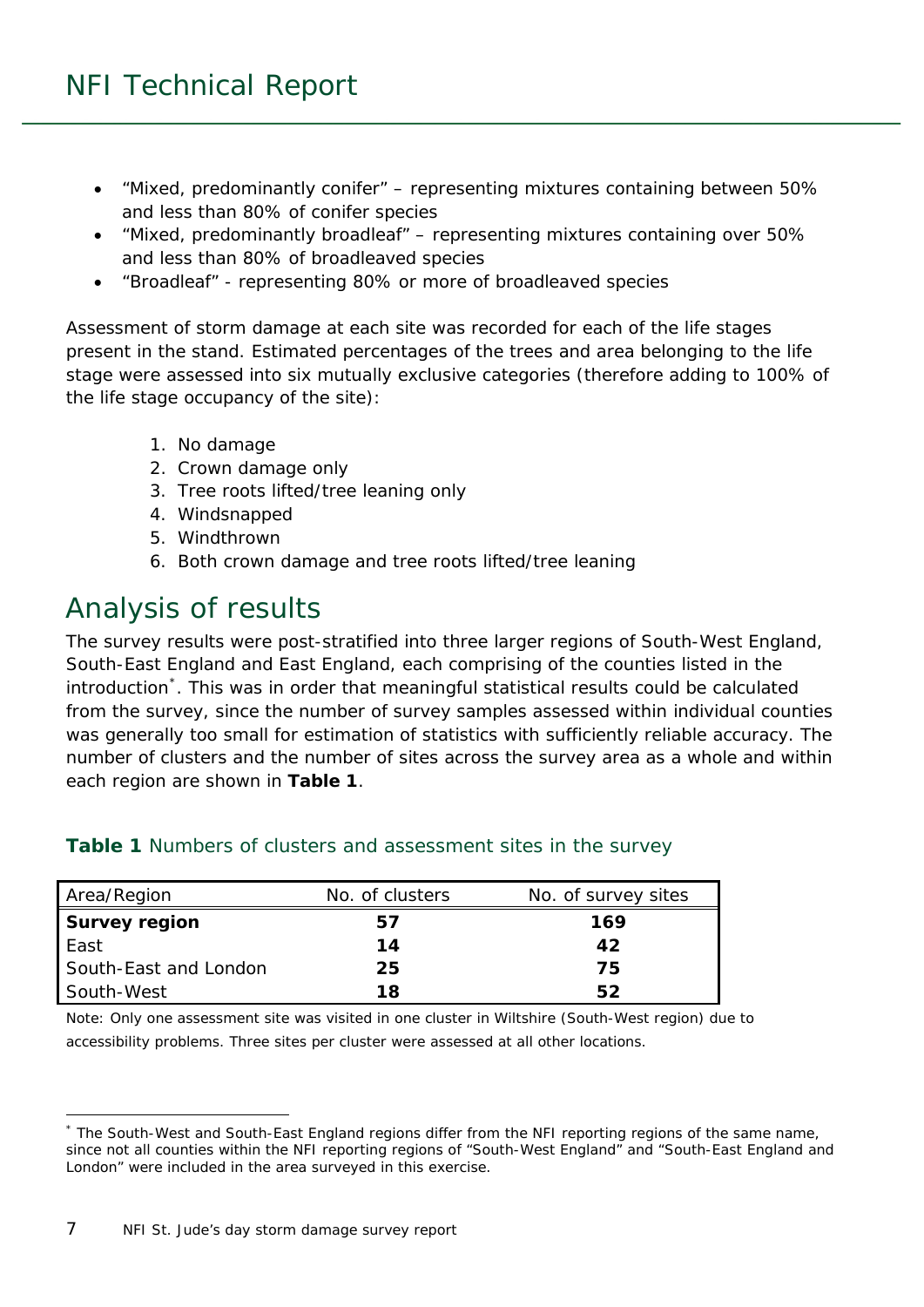The pre-stratification into ownership types was ignored in the analysis since most woodland in the area covered by the survey is non-FC ownership, and as a result there were few FC ownership samples in the survey. The classification of woodlands into broadleaf and conifer was also ignored in the analysis of results, and the results quoted here relate to woodlands as a whole. It can be noted, however, that the woodland in the regions sampled, and in the sample itself, is predominantly composed of broadleaved species (see Appendix).

The results of the survey were analysed in terms of the incidence of survey sites that were assessed to contain each of the categories of damage (including any of the categories of damage), and in terms of estimates of the percentage of woodland area that had experienced the different categories of damage. The former indicates the extent of woodland stands that showed evidence of having sustained some damage of that category, while the latter provides estimates of the actual overall amount of damage of that category within woodlands of the regions sampled.

Estimates of area of damaged woodland as a percentage of total woodland area are then used to estimate the actual woodland area, the standing volume and the number of trees that this represents, using estimates of totals of these in each region sampled. These are obtained from the NFI field survey results to date for non-FC woodland, and from information in the Forestry Commission's sub-compartment database for FC woodland, and are shown in the Appendix.

# <span id="page-7-0"></span>**Results**

**Table 2** provides a summary of results for all trees and trees within each growth stage of the incidence of damage and the area of damage in percentage terms within the sample. Results are presented for the sample as a whole across the whole surveyed region, and for each of the three individual regions. For the "All trees" category, the "% of sites with damage" line refers to the sites for which there is damage to any of growth stages present on the site and is therefore greater than the growth stage categories individually, whereas the "% of area damaged" line is the percentage of the whole area occupied by the trees in all three growth stages and is therefore a weighted mean of the equivalent estimates of the individual growth stages.

**Figure 1** and **Figure 2** show respectively the overall differences in damage rates between regions and the difference in damage rates across growth stages.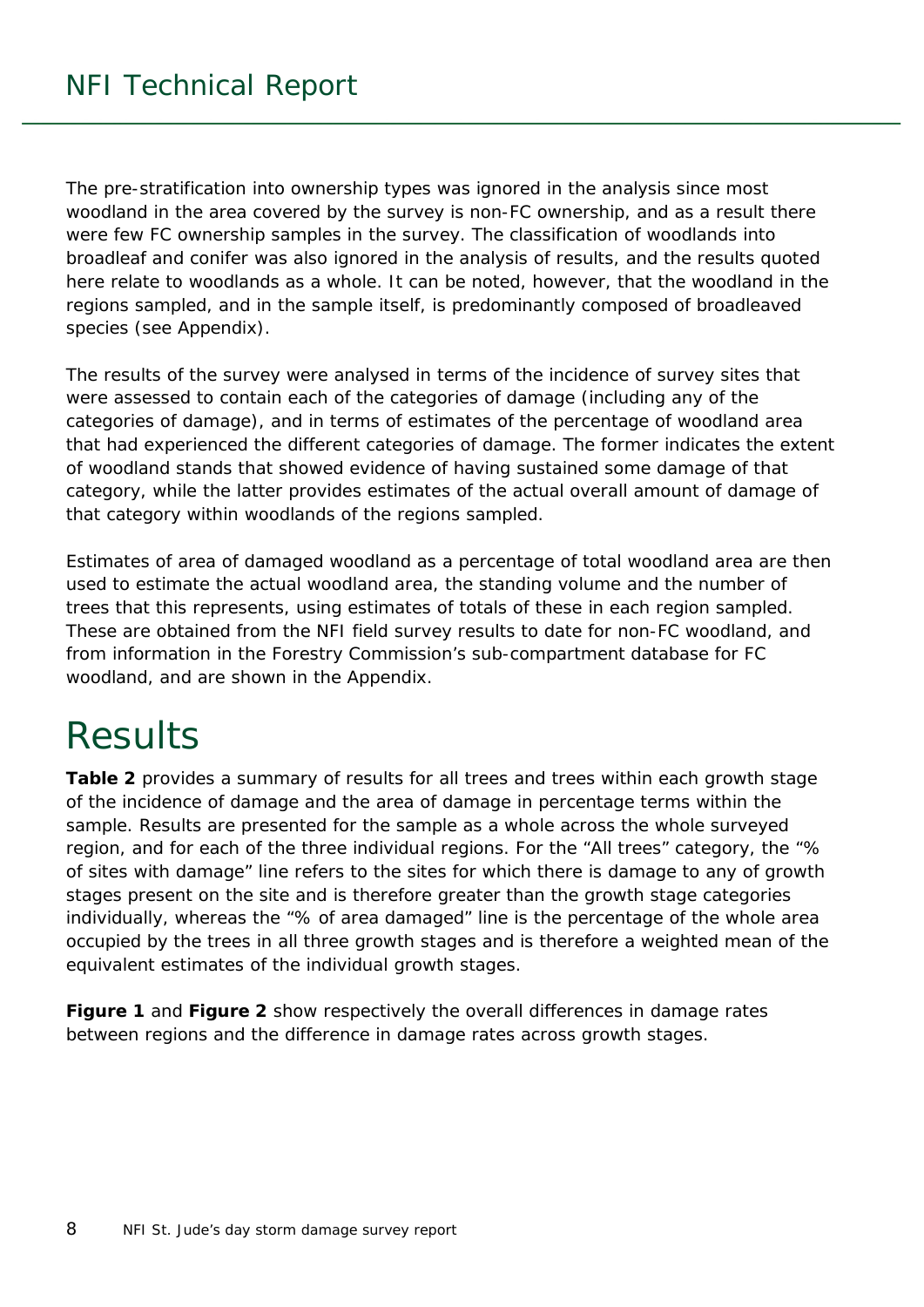<span id="page-8-2"></span>**Table 2** Storm damage incidence and extent by tree growth stage and by region

|                     | Region:                | South-West |      | South-East |      | East        |         | All regions |      |
|---------------------|------------------------|------------|------|------------|------|-------------|---------|-------------|------|
| <b>Growth stage</b> |                        | Estimate   | sel  | Estimate   |      | se Estimate | sel     | Estimate    | se   |
| Pole stage          | % of sites with damage | 12%        | 5%   | 62%        | 6%   | 28%         | 8%      | 41%         | 4%   |
|                     | % of area damaged      | 1.9%       | 1.3% | 9.3%       | 1.9% | 0.7%        | $0.2\%$ | 5.3%        | 1.2% |
| <b>Mature trees</b> | % of sites with damage | 52%        | 7%   | 77%        | 5%   | 31%         | 8%      | 59%         | 4%   |
|                     | % of area damaged      | 3.0%       | 1.3% | 9.4%       | 2.0% | 1.1%        | 0.5%    | 5.7%        | 1.2% |
| Over-mature trees   | % of sites with damage | 41%        | 12%  | 63%        | 8%   | 38%         | 13%     | 54%         | 6%   |
|                     | % of area damaged      | 2.8%       | 1.6% | 7.4%       | 3.0% | 1.1%        | 0.7%    | 4.7%        | 1.5% |
| <b>All trees</b>    | % of sites with damage | 55%        | 7%   | 83%        | 4%   | 40%         | 8%      | 64%         | 4%   |
|                     | % of area damaged      | 2.7%       | 1.2% | 9.2%       | 1.8% | 0.9%        | 0.3%    | 5.5%        | 1.1% |

#### <span id="page-8-0"></span>**Figure 1** Percentage damage per region



**% of sites with damage**





#### <span id="page-8-1"></span>**Figure 2** Percentage of storm damage by tree growth stage

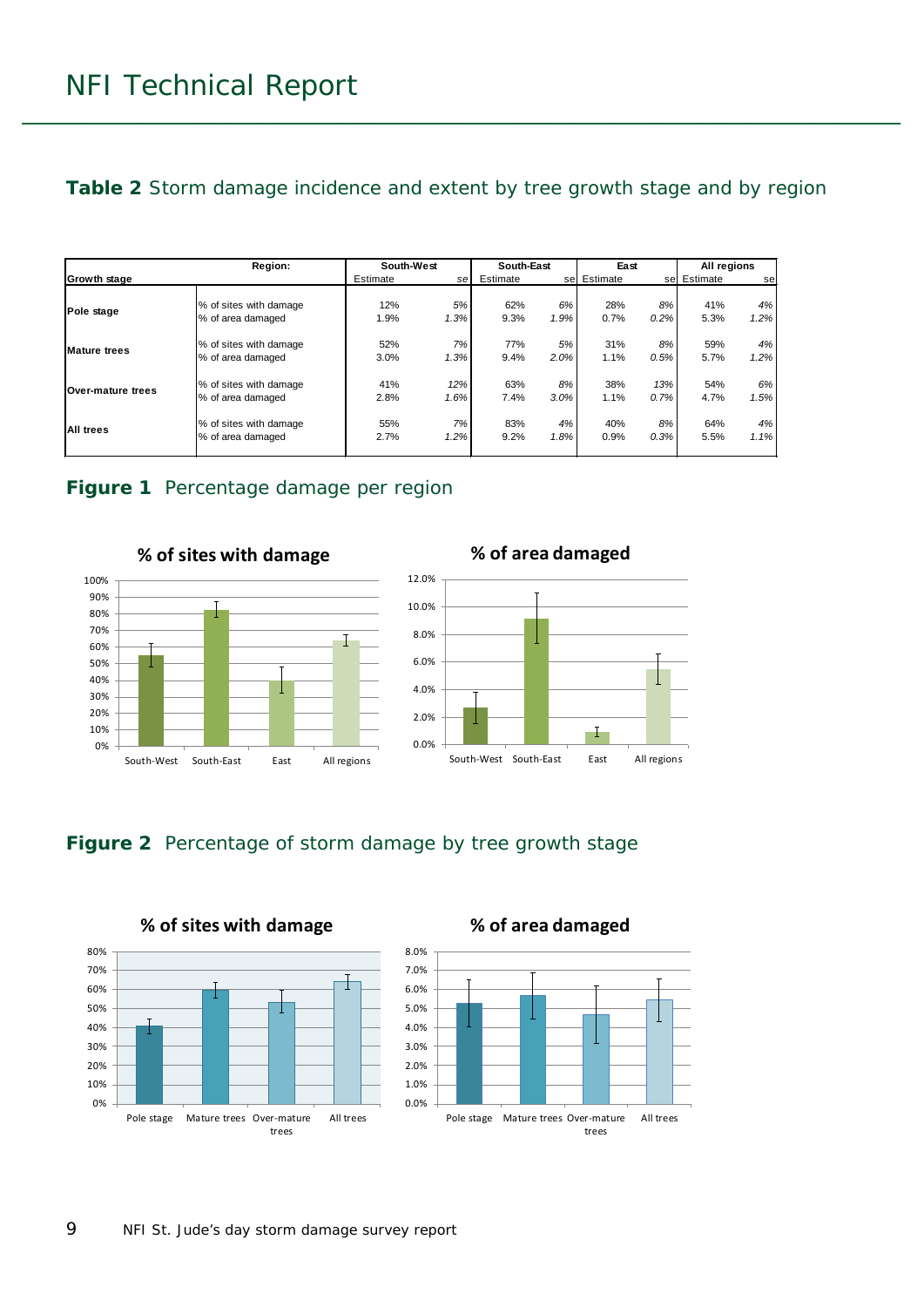These results indicate that the South-East region sustained the largest incidence of storm damage, with evidence of storm damage recorded on 83% of the survey sites in this region, affecting 9.2% of the woodland area. The South-West region sustained the second highest incidence of damage, with the East region sustaining the least damage. Over the survey area as a whole, there was evidence of storm damage on 64% of the survey sites, affecting 5.5% of the woodland within the surveyed areas.

Among the growth stages of the trees, it was observed that mature trees appeared most susceptible to storm damage, with the highest percentages of sites with damage and the highest percentage of area damaged. Pole stage trees had the least percentage of sites with damage, but over-mature trees had the lowest percentage of area damaged. This suggests that, between these two categories, when pole-stage stands sustain storm damage, the extent of the damage tends to be more extensive.

**Table 3** shows the breakdown into the various damage categories recorded in the survey, by survey region and across the survey area as a whole. **Figure 3** presents the results for damage categories across the survey area as a whole.

|                        | Region:                | South-West |      | South-East |         | East        |       | All regions |         |
|------------------------|------------------------|------------|------|------------|---------|-------------|-------|-------------|---------|
| Damage category        |                        | Estimate   | sel  | Estimate   |         | se Estimate | sel   | Estimate    | se      |
|                        |                        |            |      |            |         |             |       |             |         |
| All damage categories  | % of sites with damage | 55%        | 7%   | 83%        | 4%      | 40%         | 8%    | 64%         | 4%      |
|                        | % of area damaged      | 2.7%       | 1.2% | 9.2%       | 1.8%    | 0.9%        | 0.3%  | 5.5%        | 1.1%    |
| Crown damage           | % of sites with damage | 43%        | 7%   | 81%        | 4%      | 33%         | 7%    | 58%         | 4%      |
|                        | % of area damaged      | 1.9%       | 1.1% | 6.2%       | 1.4%    | 0.4%        | 0.1%  | 3.7%        | 0.9%    |
| Lean and lifted roots  | % of sites with damage | 14%        | 5%   | 25%        | 5%      | 8%          | 4%    | 18%         | 3%      |
|                        | % of area damaged      | 0.2%       | 0.1% | 0.4%       | 0.1%    | 0.1%        | 0.1%  | 0.3%        | 0.1%    |
| Crown damage with lean | % of sites with damage | $0\%$      |      | 3%         | 2%      | 8%          | 4%    | 3%          | 1%      |
|                        | % of area damaged      | 0.0%       |      | 0.0%       | $0.0\%$ | 0.1%        | 0.05% | 0.0%        | $0.0\%$ |
| Windsnap               | % of sites with damage | 14%        | 5%   | 48%        | 6%      | 15%         | 6%    | 30%         | 4%      |
|                        | % of area damaged      | 0.2%       | 0.1% | 0.8%       | 0.2%    | 0.1%        | 0.1%  | 0.5%        | 0.1%    |
| Windthrow              | % of sites with damage | 27%        | 6%   | 45%        | 6%      | 18%         | 6%    | 33%         | 4%      |
|                        | % of area damaged      | 0.3%       | 0.1% | 1.8%       | 0.5%    | 0.2%        | 0.1%  | 1.0%        | 0.3%    |

#### <span id="page-9-0"></span>**Table 3** Storm damage incidence and extent by damage category and by region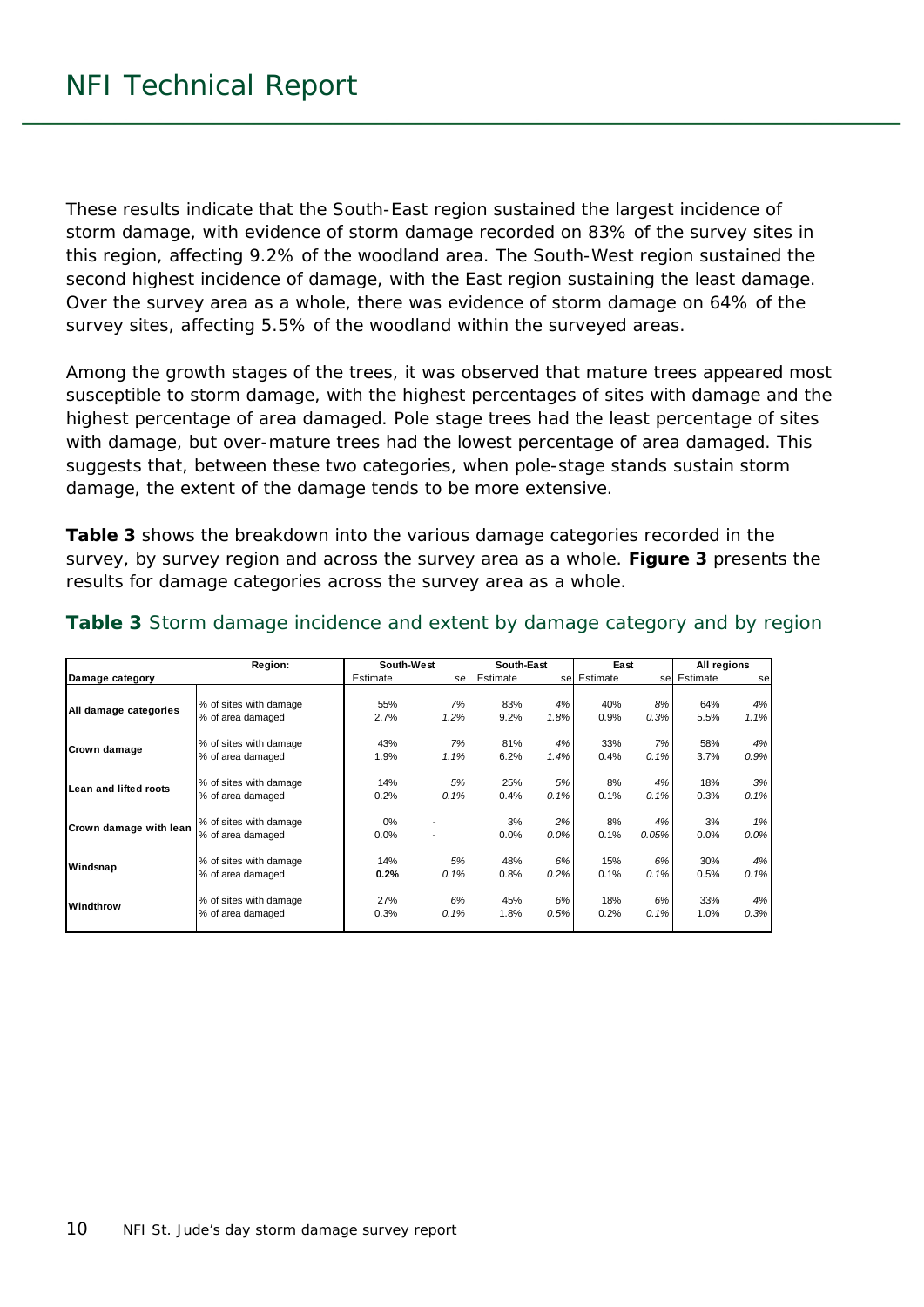#### <span id="page-10-0"></span>**Figure 3** Incidence and extent of the categories of storm damage



These results show that, overall, damage to the crowns was the most prevalent form of storm damage, with this form of damage recorded at 58% of the survey sites across the whole survey area, affecting 3.7% of the woodland area. Either windsnap or windthrow damage were recorded at a similar number of survey sites (63%) but only affected a total of 1.5% of the woodland area. The incidence of lean or lifted roots (with or without simultaneous crown damage) was relatively low, having been recorded at 21% of the sites and affecting 0.3% of the woodland area.

**Table 4** expresses the results for areas of damage shown in **Table 3** in terms of the estimated amounts of woodland that sustained damage across each of the regions and across the whole survey area. Quantities of damaged woodland are expressed in terms of stocked areas, standing volumes and numbers of trees and are derived from scaling up the results of the survey to the population totals for each of the sub-regions and the survey region as a whole. These population totals are estimates derived from records in the Forestry Commission's sub-compartment database (SCDB) for Forestry Commission woodland, and from the main NFI field survey for private sector woodland and are shown in Appendix 1, broken down by principal species within each region.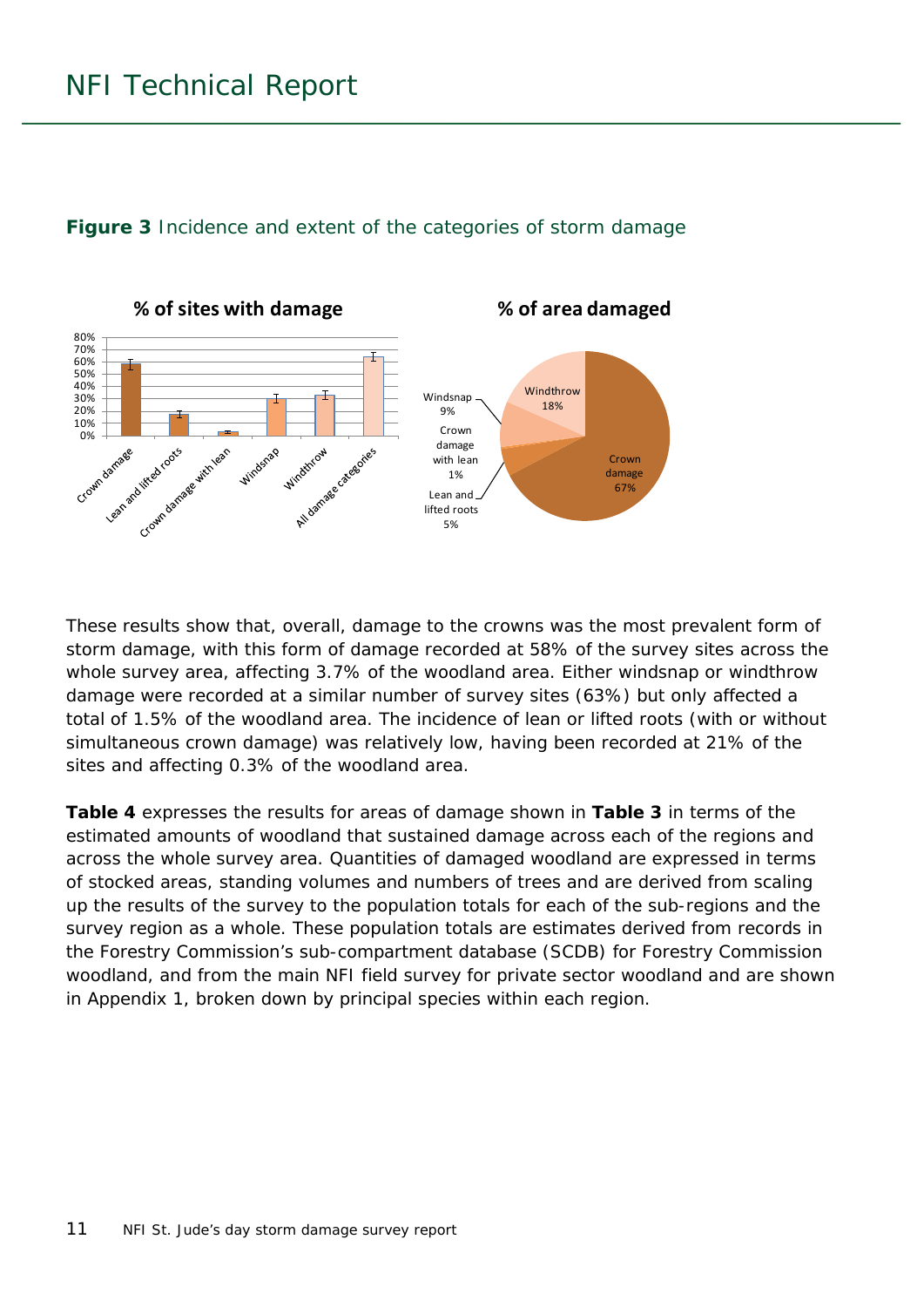#### <span id="page-11-0"></span>**Table 4** Estimates of storm damage in terms of stocked areas, standing volumes and numbers of trees

|                        | Region:                                    | South-West |                          | South-East |     | East     |     | All regions |     |
|------------------------|--------------------------------------------|------------|--------------------------|------------|-----|----------|-----|-------------|-----|
| Damage category        |                                            | Estimate   | se%                      | Estimate   | se% | Estimate | se% | Estimate    | se% |
|                        |                                            |            |                          |            |     |          |     |             |     |
|                        | Stocked area ('000 hectares)               | 5.3        | 43%                      | 24.2       | 20% | 1.33     | 34% | 30.8        | 17% |
| All damage categories  | Standing volumes ('000 m <sup>3</sup> obs) | 1,361.5    | 44%                      | 5,138.2    | 20% | 261.78   | 34% | 6.761.6     | 18% |
|                        | Numbers of trees (millions)                | 6.0        | 43%                      | 28.3       | 20% | 1.20     | 34% | 35.5        | 18% |
|                        | Stocked area ('000 hectares)               | 3.8        | 56%                      | 16.4       | 23% | 0.60     | 35% | 20.7        | 21% |
| Crown damage           | Standing volumes ('000 m <sup>3</sup> obs) | 963.2      | 56%                      | 3,476.7    | 23% | 117.89   | 36% | 4,557.8     | 21% |
|                        | Numbers of trees (millions)                | 4.2        | 56%                      | 19.1       | 23% | 0.54     | 36% | 23.9        | 21% |
|                        | Stocked area ('000 hectares)               | 0.5        | 50%                      | 1.0        | 35% | 0.14     | 57% | 1.7         | 27% |
| Lean and lifted roots  | Standing volumes ('000 m <sup>3</sup> obs) | 122.8      | 50%                      | 220.8      | 35% | 26.49    | 57% | 370.1       | 27% |
|                        | Numbers of trees (millions)                | 0.5        | 50%                      | 1.2        | 35% | 0.12     | 57% | 1.9         | 27% |
|                        | Stocked area ('000 hectares)               | 0.0        |                          | 0.0        | 93% | 0.10     | 67% | 0.1         | 55% |
| Crown damage with lean | Standing volumes ('000 m <sup>3</sup> obs) | 0.0        |                          | 8.3        | 93% | 19.70    | 67% | 28.0        | 55% |
|                        | Numbers of trees (millions)                | 0.0        | $\overline{\phantom{a}}$ | 0.0        | 93% | 0.09     | 67% | 0.1         | 55% |
|                        | Stocked area ('000 hectares)               | 0.4        | 44%                      | 2.0        | 24% | 0.21     | 42% | 2.7         | 20% |
| Windsnap               | Standing volumes ('000 m <sup>3</sup> obs) | 114.2      | 44%                      | 433.4      | 25% | 41.90    | 43% | 589.5       | 20% |
|                        | Numbers of trees (millions)                | 0.5        | 44%                      | 2.4        | 25% | 0.19     | 43% | 3.1         | 21% |
|                        | Stocked area ('000 hectares)               | 0.6        | 28%                      | 4.7        | 29% | 0.28     | 35% | 5.6         | 24% |
| Windthrow              | Standing volumes ('000 m <sup>3</sup> obs) | 161.3      | 28%                      | 999.1      | 29% | 55.80    | 35% | 1,216.2     | 24% |
|                        | Numbers of trees (millions)                | 0.7        | 28%                      | 5.5        | 29% | 0.26     | 35% | 6.5         | 25% |
|                        |                                            |            |                          |            |     |          |     |             |     |

These results show that, if the extent of the survey effectively covered the whole area that was impacted by the St. Jude's storm, the stocked area of woodland that was damaged by the storm across all categories of damage amounted to an estimated 30 800 hectares (se=17%). This comprised an estimated standing volume of 6 761 600  $m<sup>3</sup>$ obs (se=18%) and the estimated number of trees that sustained storm damage was 35.5 million (se=18%). The majority of this damage was restricted to crown damage, which was present on an estimated 20 700 hectares of stocked area (se=21%), with more severe forms of damage on the remainder of the damaged stocked areas.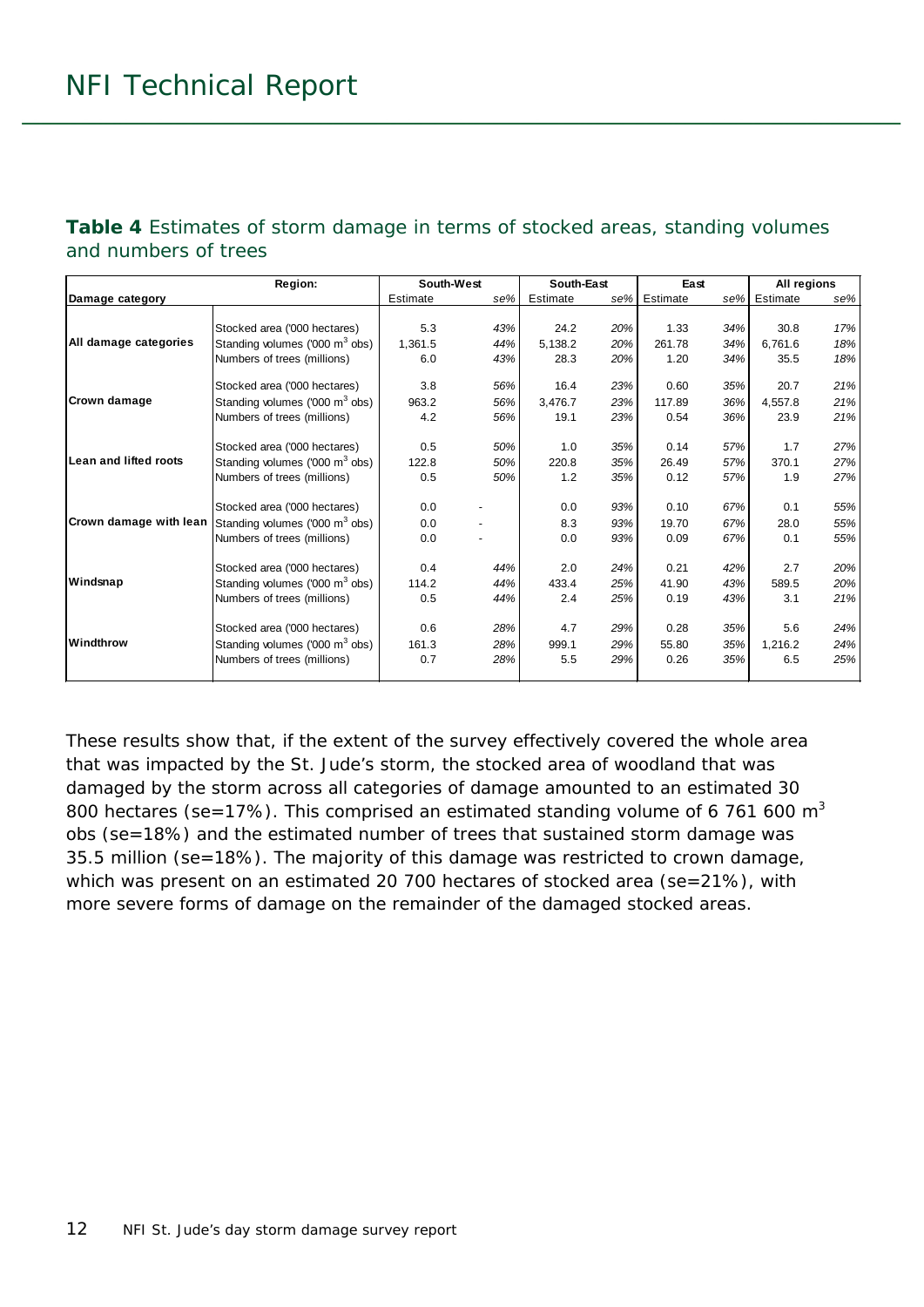# <span id="page-12-0"></span>**Discussion**

The results begin to illuminate a broader picture of how wind impacts upon woodlands, especially when read in comparison to earlier studies, such as Forestry Commission Bulletin 87<sup>[\\*](#page-12-1)</sup>. The results show that the distribution of wind damage to woodland is as important as the overall scale of damage when assessing the consequences of a storm event on woodlands in terms of its impact on society and industry. The results from this study indicate that the St. Jude's day storm caused damage to comparable amounts of trees as each of the other four major storms to hit Britain since the 1950's, but the impact of this storm damage has been of a different nature and less conspicuous than the earlier events.

The results show that the scale of damage from the St Jude's storm, at an estimated 9.6 million trees that were windthrown or snapped, and 1.8 million cubic metres of snapped or fallen timber, was of a comparable magnitude to the damage of the 'great' 1987 storm with an estimated 15 million trees damaged and 3.9 million cubic metres of timber damaged. The volume of damage to woodlands attributable to the St Jude's storm was of the same order as that of the three major storms previous to 1987; Jan 1953 (in north-east Scotland); January 1968 (in the west Highlands and the central belt of Scotland); and January 1976 (in Wales, the Midlands and East Anglia). These three storms blew down altogether an estimated 4.1 million cubic metres of timber.

However, the St Judes's storm damage did not impact as strongly as that of the other storms since the damage was more sparsely distributed over a larger area, unlike the clustering pattern of damage from the other storms. The thinly distributed nature of damage across the woodlands resulting from the St. Jude's storm should lead in the main to the woodlands recovering in timber productivity terms. On the other hand, due to the wide but sparse distribution of blown or snapped trees, the timber from these damaged trees is less likely to be economically recoverable.

If this degree of damage had been concentrated in one area (for example the New Forest), this would have been viewed as a nationally significant event with significant impacts on the biodiversity, recreation and timber value of the woodlands concerned. The conclusion that may be drawn is that it is not the volume of storm damage *per se* that has a negative impact on woodlands; it is the distribution of damage, whether locally concentrated or more evenly spread, that is of more importance.

The findings also show that windblow and windsnap account for only part of the impact of the storm on woodland; crown damage and root lifting account for more damage by

-

<span id="page-12-1"></span><sup>\*</sup> Forestry Commission Bulletin 87, *The 1987 Storm Impacts and Responses,* Grayson, A.J. (Editor, HMSO, 1989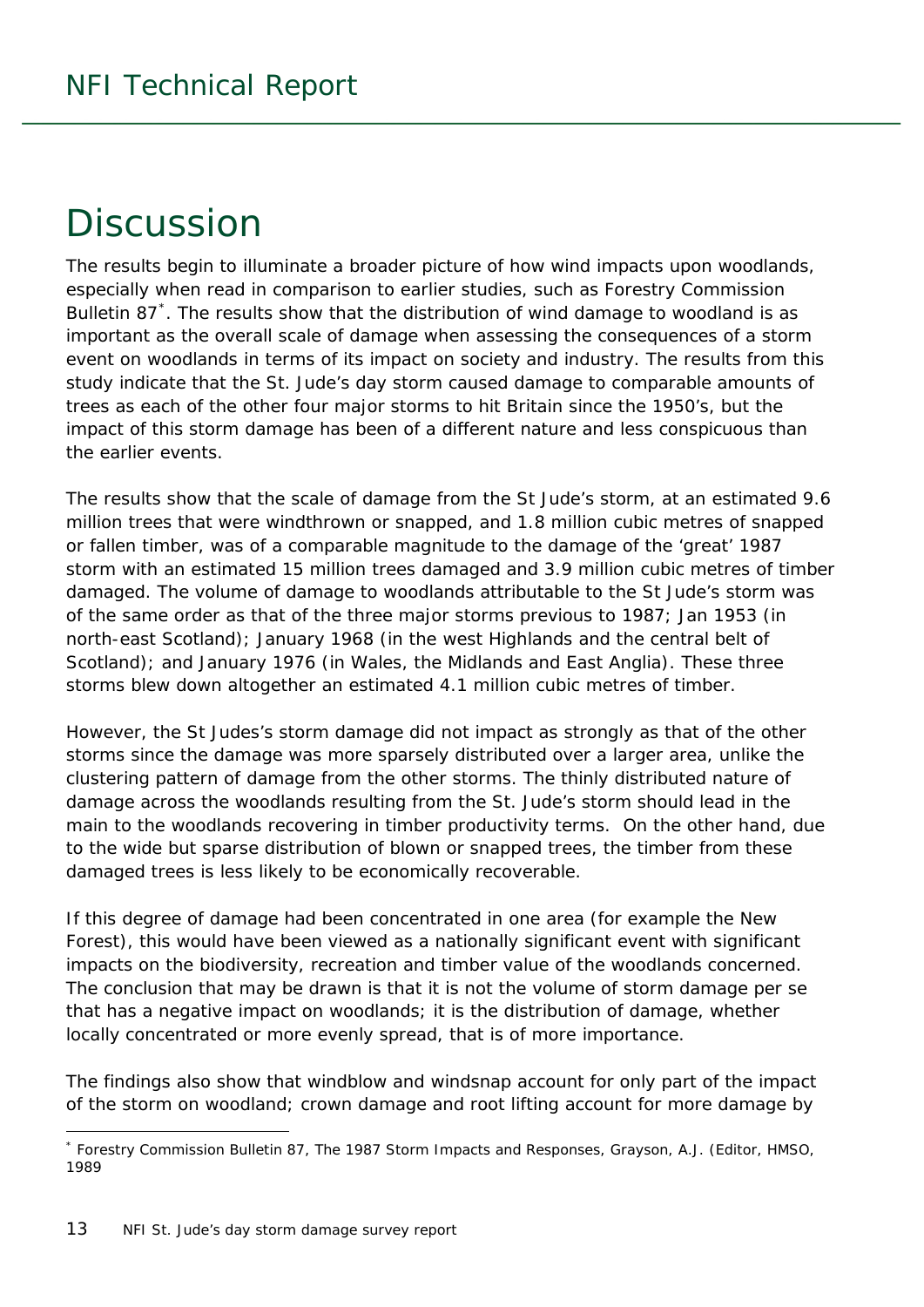area. As damaged crowns and roots will recover over time, the majority of damage to standing trees arising from the St Jude's storm is transient in nature. A small loss of stems within a stand to windthrow and windsnap (say 1-2%) is unlikely to depress timber productivity of that stand in the long term, so in such cases the longer-term impact of the storm in terms of timber productivity is expected to be negligible.

A question that would be of relevance to a full impact assessment of the storm's effect is the extent to which the damage from the St. Jude's storm may have increased the vulnerability of the affected woodlands to subsequent storm events. For example, to what extent is a tree that has suffered lifted roots as a result of this storm vulnerable to further damage in the shorter term from subsequent high winds, before it self-repairs and re-anchors its roots? Such indirect consequences of this storm event are potentially more accessible to quantify from these survey results, which have included observations of the incidence of tree lean and lifted roots. These have not been recorded before in post-storm surveys of this type, but further research would be required to investigate such indirect effects.

A storm such as the St. Jude's day storm results in risks to future timber productivity from the affected woodlands, but simultaneously provides potential benefits from a biodiversity standpoint. Fallen material from crowns and damaged or windblown stems results in lying deadwood that enhances the value of the woodland in habitat terms. Since, in general, British woodlands are considered to contain relatively low levels of lying deadwood, the biodiversity impacts accruing from events such as this may be very beneficial.

St Judes's was the first large storm of a series of storms during the winter of 2013/14. Future NFI reports will provide statistics on the level of wind throw arising from the whole series of winter storms experienced in this period.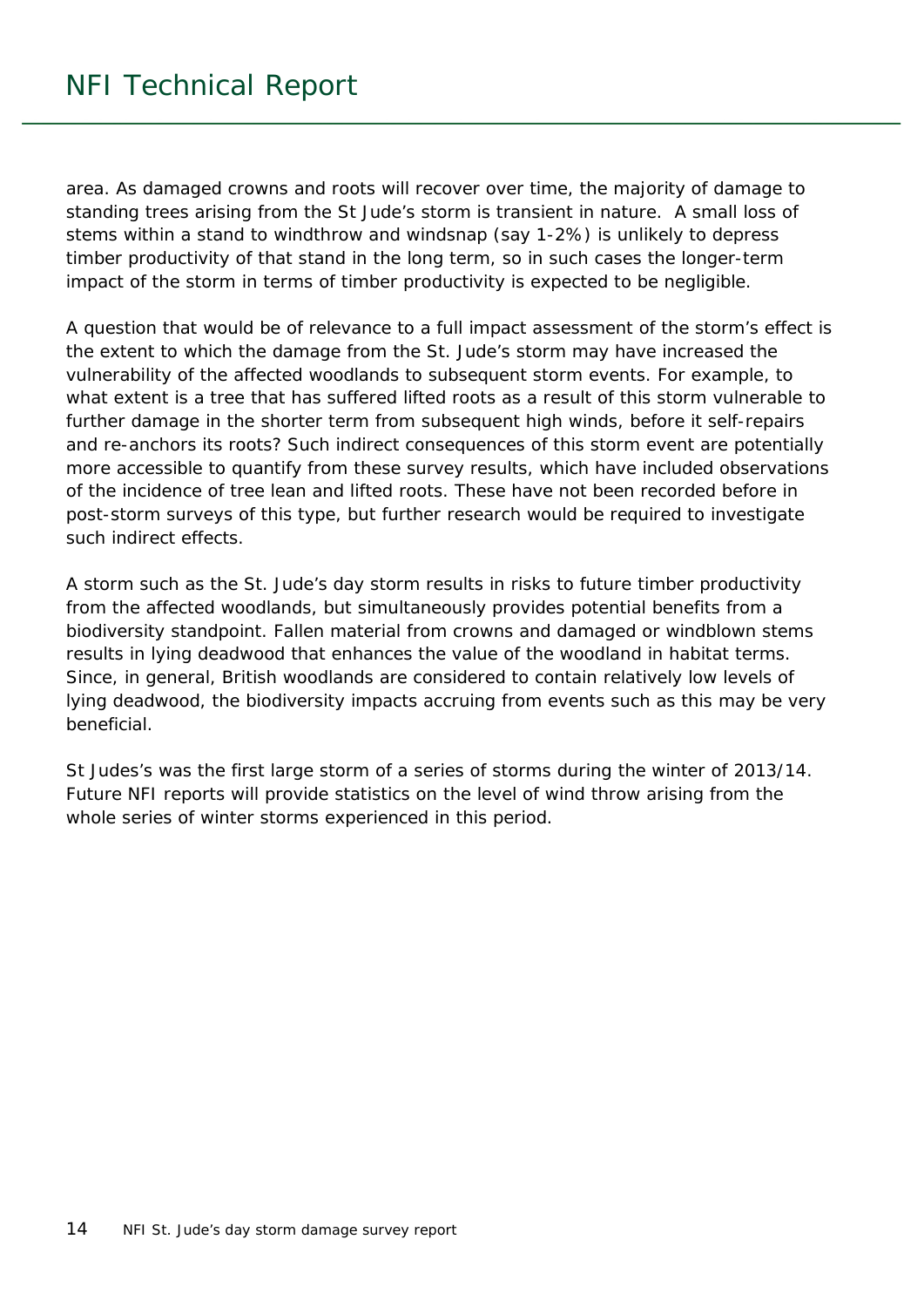# Appendix

### <span id="page-14-1"></span><span id="page-14-0"></span>Estimates of population values of woodland within the regions covered by the St. Jude's storm survey

**Tables A1** to **A3** provide estimates of population totals within each of the regions surveyed, and across the whole area covered by the St. Jude's storm damage survey. The tables express these estimated population totals in terms of stocked areas, standing volumes and numbers of trees respectively, broken down into conifers, broadleaves and principal species. These estimates are derived from records in the Forestry Commission's sub-compartment database (SCDB) for Forestry Commission woodland, and from the main NFI field survey in combination with the 2012 NFI woodland map for private sector woodland.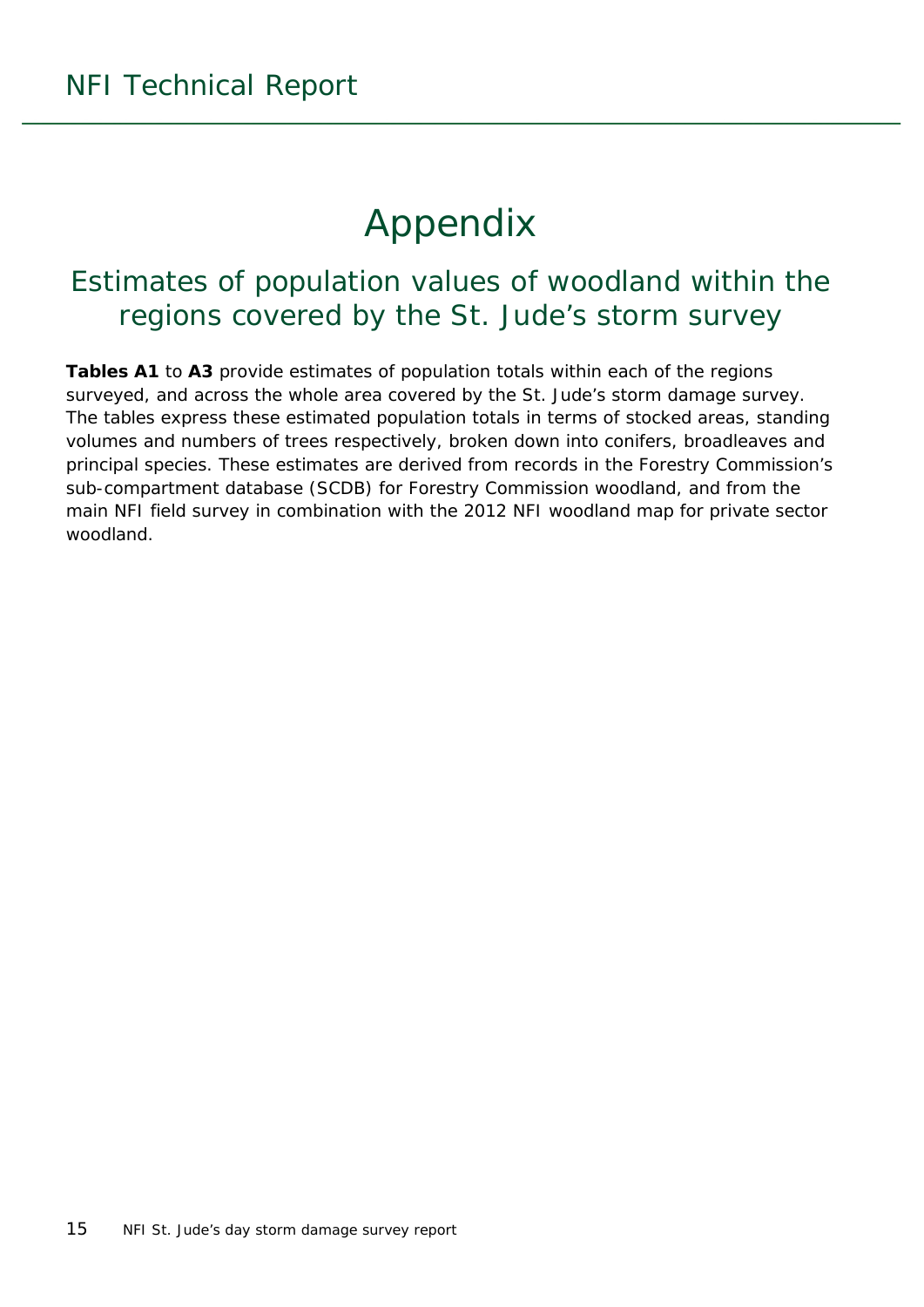<span id="page-15-0"></span>**Table A1** Stocked area by principal species for regions in the St. Jude's storm survey area

|                            | <b>FC</b>          | Private sector     |                         | Total              |
|----------------------------|--------------------|--------------------|-------------------------|--------------------|
| Principal species          | area               | area               | SE%                     | area               |
|                            | $(000 \text{ ha})$ | $(000 \text{ ha})$ |                         | $(000 \text{ ha})$ |
| Storm survey region        |                    |                    |                         |                    |
| <b>All conifers</b>        | 42.5               | 87.7               | $\overline{\mathbf{3}}$ | 130.2              |
| Sitka spruce               | 4.9                | 8.6                | 16                      | 13.5               |
| Scots pine                 | 7.0                | 23.8               | 9                       | 30.8               |
| Corsican pine              | 19.4               | 10.6               | 14                      | 30.0               |
| Norway spruce              | 1.6                | 8.7                | 12                      | 10.2               |
| Larches                    | 1.9                | 12.1               | 10                      | 14.0               |
| Douglas fir                | 5.1                | 11.4               | 12                      | 16.5               |
| Lodgepole pine             | 0.2                | 0.1                | 77                      | 0.3                |
| Other conifers             | 2.5                | 12.4               | 11                      | 14.9               |
| <b>All broadleaves</b>     | 26.0               | 448.8              | $\mathbf{1}$            | 474.8              |
| Oak                        | 8.0                | 89.0               | $\overline{4}$          | 97.1               |
| Beech                      | 9.8                | 33.8               | 7                       | 43.6               |
| Sycamore                   | 0.4                | 32.9               | 8                       | 33.3               |
| Ash                        | 0.9                | 56.5               | 5                       | 57.4               |
| <b>Birch</b>               | 1.7                | 48.6               | 6                       | 50.3               |
| Sweet chestnut             | 0.4                | 21.7               | 10                      | 22.1               |
| Hazel                      | 0.1                | 47.3               | 6                       | 47.4               |
| Hawthorn                   | 0.0                | 22.7               | 8                       | 22.7               |
| Alder                      | 0.2                | 12.3               | 13                      | 12.5               |
| Willow                     | 0.0                | 18.5               | 11                      | 18.5               |
| Other broadleaves          | 4.6                | 65.8               | 5                       | 70.4               |
| <b>All species</b>         | 68.5               | 536.7              | $\mathbf{1}$            | 605.2              |
| South West England         | 14.3               |                    | 5                       |                    |
| <b>All conifers</b>        | 4.9                | 35.4<br>7.5        | 17                      | 49.8<br>12.4       |
| Sitka spruce<br>Scots pine | 1.1                | 4.5                | 20                      | 5.7                |
| Corsican pine              | 2.2                | 1.7                | 35                      | 3.9                |
|                            | 0.8                | 3.2                | 19                      | 4.0                |
| Norway spruce<br>Larches   | 1.1                | 6.0                | 16                      | 7.1                |
| Douglas fir                | 3.1                | 8.1                | 14                      | 11.2               |
| Lodgepole pine             | 0.1                | 0.0                | 109                     | 0.2                |
| Other conifers             | 1.0                | 4.4                | 19                      | 5.4                |
| <b>All broadleaves</b>     | 5.8                | 142.4              | 3                       | 148.2              |
| Oak                        | 1.0                | 28.9               | 8                       | 30.0               |
| <b>Beech</b>               | 2.3                | 12.1               | 12                      | 14.4               |
| Sycamore                   | 0.1                | 13.0               | 11                      | 13.1               |
| Ash                        | 0.3                | 23.2               | 8                       | 23.5               |
| <b>Birch</b>               | 0.2                | 8.1                | 12                      | 8.3                |
| Sweet chestnut             | 0.1                | 3.1                | 24                      | 3.1                |
| Hazel                      | 0.0                | 18.4               | 9                       | 18.4               |
| Hawthorn                   | 0.0                | 6.9                | 16                      | 6.9                |
| Alder                      | 0.0                | 5.2                | 18                      | 5.2                |
| Willow                     | 0.0                | 9.1                | 14                      | 9.1                |
| Other broadleaves          | 1.8                | 15.6               | 11                      | 17.4               |
| <b>All species</b>         | 20.1               | 178.3              | $\overline{2}$          | 198.5              |

16 NFI St. Jude's day storm damage survey report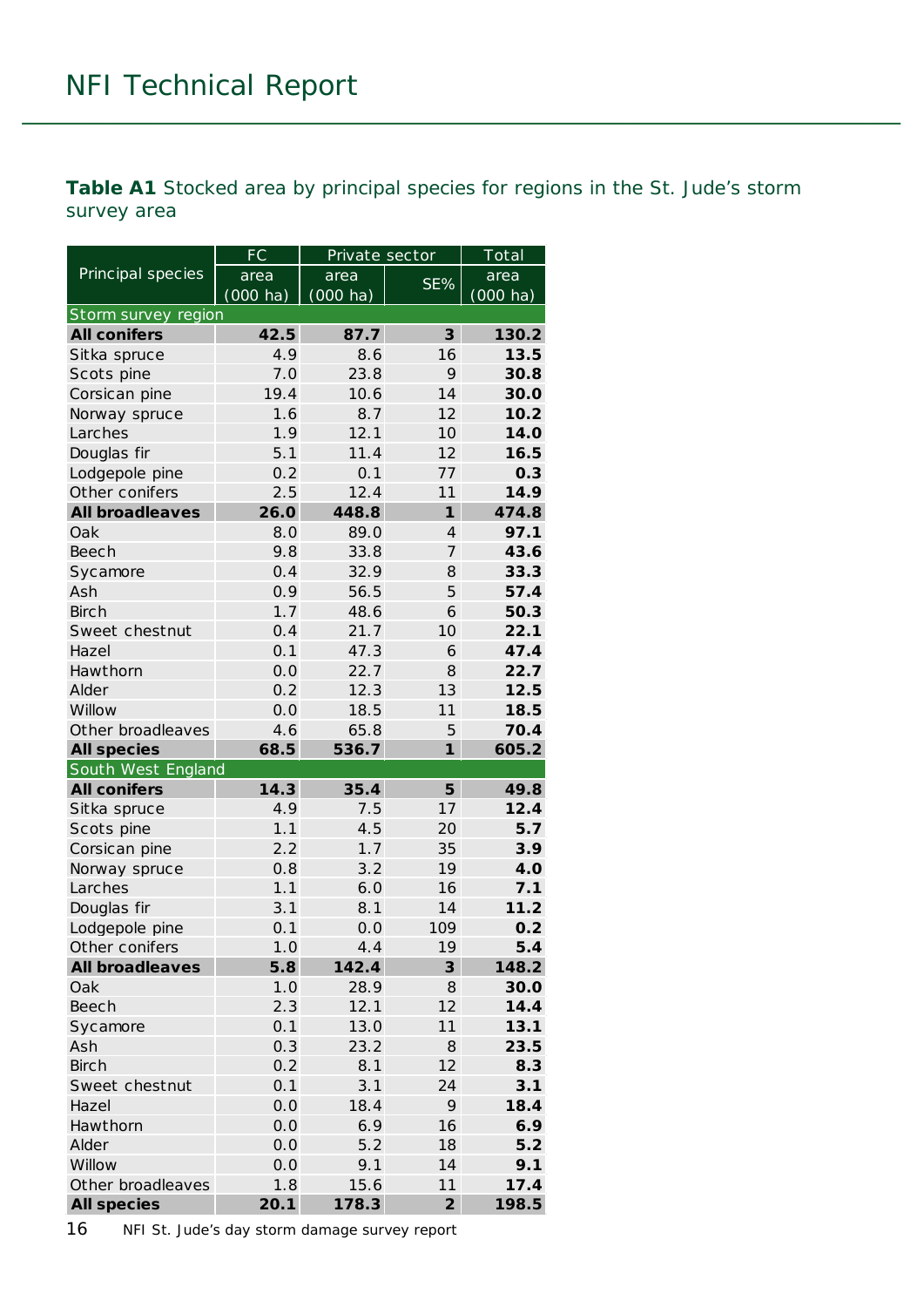Table A1 (continued) Stocked area by principal species for regions in the St. Jude's storm survey area

|                        | <b>FC</b>          | Private sector |              | <b>Total</b>       |
|------------------------|--------------------|----------------|--------------|--------------------|
| Principal species      | area               | area           | SE%          | area               |
|                        | $(000 \text{ ha})$ | (000 ha)       |              | $(000 \text{ ha})$ |
| <b>East England</b>    |                    |                |              |                    |
| <b>All conifers</b>    | 17.4               | 19.9           | 9            | 37.4               |
| Sitka spruce           | 0.0                | 0.4            | 71           | 0.4                |
| Scots pine             | 3.1                | 8.3            | 17           | 11.4               |
| Corsican pine          | 13.2               | 4.8            | 22           | 18.0               |
| Norway spruce          | 0.1                | 1.6            | 29           | 1.7                |
| Larches                | 0.3                | 2.3            | 23           | 2.6                |
| Douglas fir            | 0.5                | 0.8            | 33           | 1.3                |
| Lodgepole pine         | 0, 0               | 0.0            | ÷,           | 0.0                |
| Other conifers         | 0.3                | 1.7            | 33           | 2.0                |
| <b>All broadleaves</b> | 3.9                | 101.7          | 3            | 105.6              |
| Oak                    | 0.9                | 18.5           | 12           | 19.5               |
| <b>Beech</b>           | 0.9                | 5.4            | 20           | 6.3                |
| Sycamore               | 0.1                | 13.7           | 15           | 13.8               |
| Ash                    | 0.2                | 11.1           | 13           | 11.3               |
| <b>Birch</b>           | 0.5                | 9.6            | 18           | 10.1               |
| Sweet chestnut         | 0.1                | 5.6            | 25           | 5.6                |
| Hazel                  | 0.0                | 4.6            | 26           | 4.6                |
| Hawthorn               | 0, 0               | 3.8            | 18           | 3.8                |
| Alder                  | 0.1                | 3.4            | 33           | 3.4                |
| Willow                 | 0.0                | 4.5            | 28           | 4.5                |
| Other broadleaves      | 1.0                | 21.5           | 10           | 22.5               |
| <b>All species</b>     | 21.3               | 121.6          | 2            | 142.9              |
| South East and London  |                    |                |              |                    |
| <b>All conifers</b>    | 10.7               | 32.3           | 5            | 43.1               |
| Sitka spruce           | 0.0                | 0.7            | 47           | 0.8                |
| Scots pine             | 2.7                | 11.1           | 11           | 13.7               |
| Corsican pine          | 4.0                | 4.1            | 20           | 8.1                |
| Norway spruce          | 0.7                | 3.9            | 19           | 4.6                |
| Larches                | 0.5                | 3.9            | 17           | 4.4                |
| Douglas fir            | 1.5                | 2.5            | 23           | 4.0                |
| Lodgepole pine         | 0, 0               | 0, 0           | 108          | 0.1                |
| Other conifers         | 1,2                | 6.3            | 15           | 7.5                |
| <b>All broadleaves</b> | 16.3               | 204.7          | 2            | 221.0              |
| Oak                    | 6.0                | 41.6           | 6            | 47.6               |
| <b>Beech</b>           | 6.6                | 16.3           | 10           | 22.9               |
| Sycamore               | 0.1                | 6.2            | 16           | 6.3                |
| Ash                    | 0.4                | 22.2           | 8            | 22.5               |
| <b>Birch</b>           | 1.0                | 31.0           | 8            | 32.0               |
| Sweet chestnut         | 0.2                | 13.1           | 12           | 13.3               |
| Hazel                  | 0.0                | 24.3           | 8            | 24.3               |
| Hawthorn               | 0.0                | 12.0           | 12           | 12.0               |
| Alder                  | 0.1                | 3.7            | 21           | 3.9                |
| Willow                 | 0.0                | 4.8            | 17           | 4.8                |
| Other broadleaves      | 1.8                | 28.7           | 7            | 30.5               |
| <b>All species</b>     | 27.1               | 236.7          | $\mathbf{I}$ | 263.8              |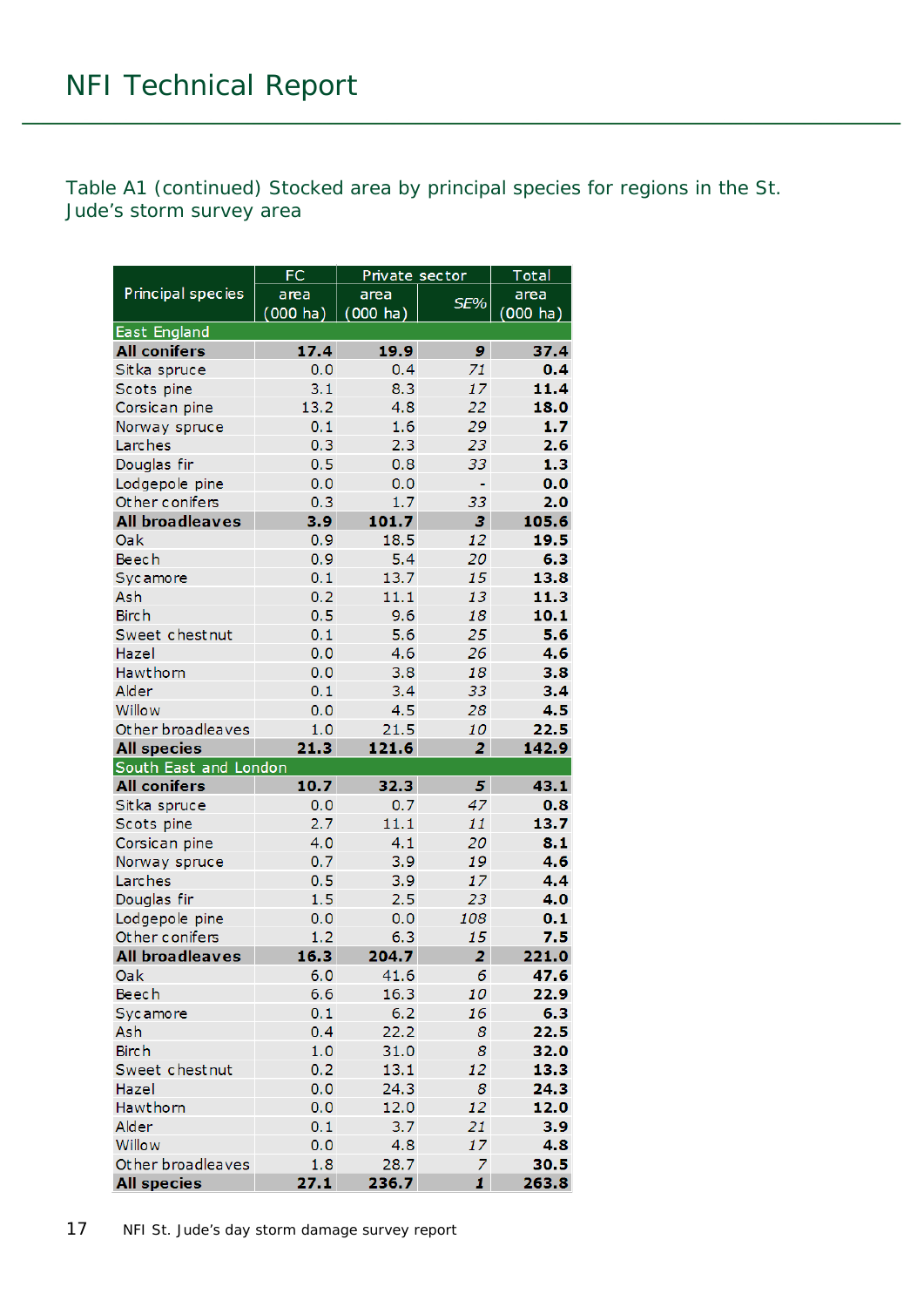<span id="page-17-0"></span>**Table A2** Standing volume by principal species for regions in the St. Jude's storm survey area

|                        | FC                              | Private sector                  |                  | Total                           |
|------------------------|---------------------------------|---------------------------------|------------------|---------------------------------|
| Principal species      | volume                          | volume                          |                  | volume                          |
|                        | $(000 \text{ m}^3 \text{ obs})$ | $(000 \text{ m}^3 \text{ obs})$ | SE%              | $(000 \text{ m}^3 \text{ obs})$ |
| Storm survey region    |                                 |                                 |                  |                                 |
| <b>All conifers</b>    | 9,877                           | 27,965                          | $\boldsymbol{4}$ | 37,842                          |
| Sitka spruce           | 987                             | 2,605                           | 21               | 3,592                           |
| Scots pine             | 1,958                           | 7,256                           | 9                | 9,215                           |
| Corsican pine          | 3,697                           | 3,176                           | 14               | 6,873                           |
| Norway spruce          | 483                             | 2,761                           | 14               | 3,244                           |
| Larches                | 331                             | 4,056                           | 12               | 4,387                           |
| Douglas fir            | 1,427                           | 4,250                           | 18               | 5,677                           |
| Lodgepole pine         | 42                              | 28                              | 82               | 70                              |
| Other conifers         | 952                             | 3,944                           | 13               | 4,896                           |
| <b>All broadleaves</b> | 5,454                           | 91,854                          | 3                | 97,307                          |
| Oak                    | 2,135                           | 32,054                          | 6                | 34,189                          |
| Beech                  | 2,297                           | 11,271                          | 10               | 13,569                          |
| Sycamore               | 57                              | 6,603                           | 11               | 6,660                           |
| Ash                    | 134                             | 13,395                          | 6                | 13,529                          |
| <b>Birch</b>           | 162                             | 5,851                           | 7                | 6,012                           |
| Sweet chestnut         | 62                              | 5,440                           | 12               | 5,502                           |
| Hazel                  | 6                               | 3,340                           | 9                | 3,346                           |
| Hawthorn               | $\mathbf{O}$                    | 1,088                           | 11               | 1,088                           |
| Alder                  | 34                              | 3,047                           | 18               | 3,080                           |
| Willow                 | $\overline{O}$                  | 2,207                           | 17               | 2,207                           |
| Other broadleaves      | 568                             | 8,525                           | 10               | 9,093                           |
| <b>All species</b>     | 15,331                          | 119,587                         | $\overline{2}$   | 134,918                         |
| South West England     |                                 |                                 |                  |                                 |
| <b>All conifers</b>    | 3,394                           | 12,497                          | $\overline{z}$   | 15,891                          |
| Sitka spruce           | 973                             | 2,383                           | 22               | 3,356                           |
| Scots pine             | 266                             | 1,295                           | 22               | 1,561                           |
| Corsican pine          | 562                             | 581                             | 35               | 1,143                           |
| Norway spruce          | 233                             | 1,391                           | 23               | 1,623                           |
| Larches                | 176                             | 2,218                           | 17               | 2,393                           |
| Douglas fir            | 796                             | 3,073                           | 23               | 3,869                           |
| Lodgepole pine         | 32                              | 9                               | 109              | 41                              |
| Other conifers         | 356                             | 1,602                           | 21               | 1,959                           |
| <b>All broadleaves</b> | 914                             | 34,059                          | 6                | 34,973                          |
| Oak                    | 156                             | 13,118                          | 11               | 13,274                          |
| Beech                  | 457                             | 4,895                           | 19               | 5,352                           |
| Sycamore               | 18                              | 2,848                           | 15               | 2,866                           |
| Ash                    | 42                              | 5,457                           | 9                | 5,498                           |
| <b>Birch</b>           | 20                              | 1,150                           | 14               | 1,170                           |
| Sweet chestnut         | 10                              | 1,412                           | 28               | 1,422                           |
| Hazel                  | $\mathbf{1}$                    | 1,285                           | 16               | 1,286                           |
| Hawthorn               | $\mathsf{O}\xspace$             | 342                             | 20               | 342                             |
| Alder                  | 1                               | 1,268                           | 22               | 1,269                           |
| Willow                 | $\mathsf{O}$                    | 1,118                           | 21               | 1,118                           |
| Other broadleaves      | 210                             | 1,801                           | 18               | 2,011                           |
| <b>All species</b>     | 4,308                           | 46,552                          | 5                | 50,860                          |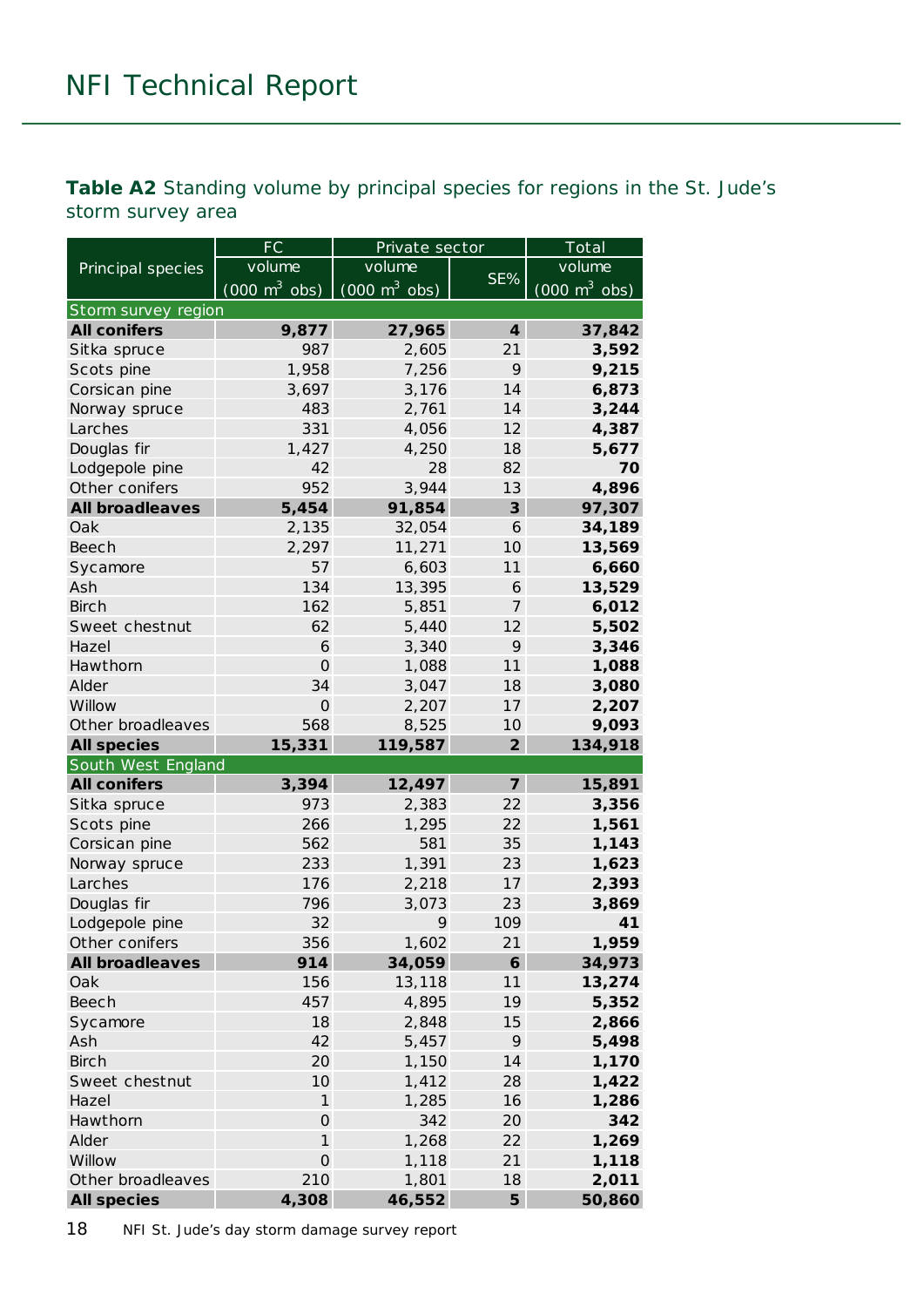Table A2 (continued) Standing volume by principal species for regions in the St. Jude's storm survey area

|                        | FC                              | Private sector                  |                         | Total                               |
|------------------------|---------------------------------|---------------------------------|-------------------------|-------------------------------------|
| Principal species      | volume                          | volume                          |                         | volume                              |
|                        | $(000 \text{ m}^3 \text{ obs})$ | $(000 \text{ m}^3 \text{ obs})$ | SE%                     | $(000 \; \text{m}^3 \; \text{obs})$ |
| East England           |                                 |                                 |                         |                                     |
| <b>All conifers</b>    | 3,372                           | 4,776                           | 9                       | 8,148                               |
| Sitka spruce           | $\Omega$                        | 35                              | 69                      | 35                                  |
| Scots pine             | 790                             | 1,929                           | 16                      | 2,719                               |
| Corsican pine          | 2,290                           | 1,300                           | 23                      | 3,590                               |
| Norway spruce          | 17                              | 369                             | 33                      | 386                                 |
| Larches                | 42                              | 603                             | 25                      | 646                                 |
| Douglas fir            | 128                             | 240                             | 38                      | 368                                 |
| Lodgepole pine         | $\overline{4}$                  | $\Omega$                        |                         | 4                                   |
| Other conifers         | 99                              | 300                             | 34                      | 400                                 |
| <b>All broadleaves</b> | 565                             | 19,325                          | $\overline{\mathbf{z}}$ | 19,890                              |
| Oak                    | 151                             | 5,588                           | 15                      | 5,739                               |
| Beech                  | 160                             | 1,690                           | 22                      | 1,851                               |
| Sycamore               | 20                              | 2,602                           | 22                      | 2,622                               |
| Ash                    | 37                              | 2,454                           | 19                      | 2,491                               |
| <b>Birch</b>           | 55                              | 991                             | 22                      | 1,047                               |
| Sweet chestnut         | 13                              | 1,091                           | 32                      | 1,104                               |
| Hazel                  | 3                               | 224                             | 26                      | 226                                 |
| Hawthorn               | $\Omega$                        | 94                              | 20                      | 94                                  |
| Alder                  | 11                              | 617                             | 54                      | 628                                 |
| Willow                 | $\mathbf{O}$                    | 549                             | 52                      | 549                                 |
| Other broadleaves      | 115                             | 3,425                           | 21                      | 3,540                               |
|                        |                                 |                                 |                         |                                     |
| <b>All species</b>     | 3,937                           | 24,101                          | 5                       | 28,038                              |
| South East and London  |                                 |                                 |                         |                                     |
| <b>All conifers</b>    | 3,111                           | 10,692                          | 6                       | 13,804                              |
| Sitka spruce           | 14                              | 188                             | 49                      | 201                                 |
| Scots pine             | 902                             | 4,033                           | 14                      | 4,935                               |
| Corsican pine          | 845                             | 1,295                           | 22                      | 2,140                               |
| Norway spruce          | 233                             | 1,001                           | 20                      | 1,234                               |
| Larches                | 113                             | 1,235                           | 19                      | 1,348                               |
| Douglas fir            | 502                             | 937                             | 24                      | 1,439                               |
| Lodgepole pine         | 5                               | 20                              | 108                     | 25                                  |
| Other conifers         | 497                             | 2,041                           | 19                      | 2,538                               |
| <b>All broadleaves</b> | 3,974                           | 38,469                          | 3                       | 42,444                              |
| Oak                    | 1,828                           | 13,348                          | $\overline{7}$          | 15,176                              |
| <b>Beech</b>           | 1,680                           | 4,686                           | 12                      | 6,366                               |
| Sycamore               | 20                              | 1,153                           | 21                      | 1,173                               |
| Ash                    | 55                              | 5,485                           | 10                      | 5,539                               |
| <b>Birch</b>           | 86                              | 3,709                           | 9                       | 3,796                               |
| Sweet chestnut         | 39                              | 2,937                           | 14                      | 2,976                               |
| Hazel                  | $\overline{2}$                  | 1,831                           | 12                      | 1,833                               |
| Hawthorn               | $\overline{O}$                  | 651                             | 14                      | 651                                 |
| Alder                  | 22                              | 1,162                           | 27                      | 1,183                               |
| Willow                 | $\mathsf O$                     | 540                             | 19                      | 540                                 |
| Other broadleaves      | 243                             | 3,299                           | 11                      | 3,542                               |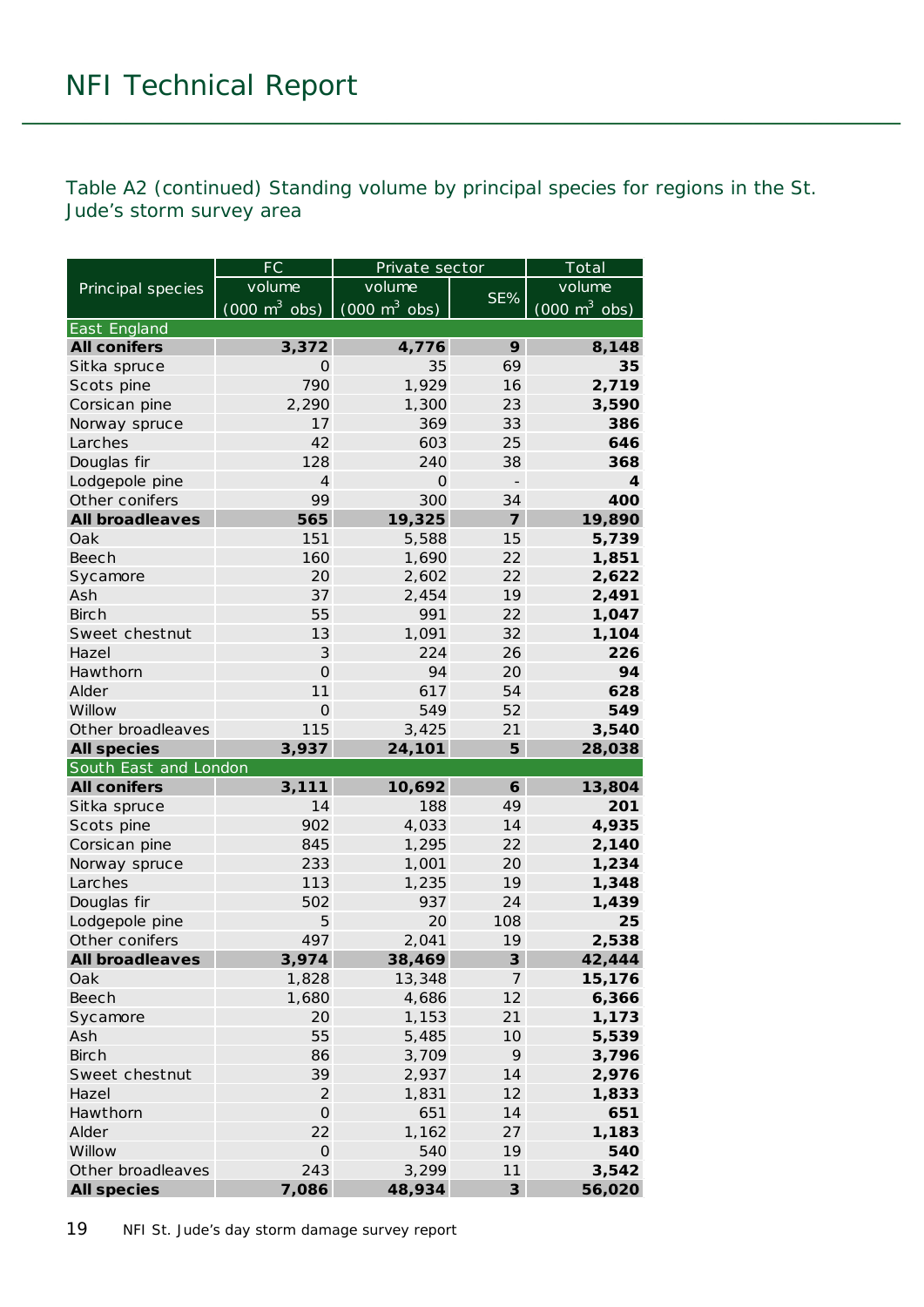<span id="page-19-0"></span>**Table A3** Numbers of trees by principal species for regions in the St. Jude's storm survey area

|                                | FC                   | Private sector   |                  | Total            |
|--------------------------------|----------------------|------------------|------------------|------------------|
| Principal species              | number of            | number of        | SE%              | number of        |
|                                | trees                | trees            |                  | trees            |
|                                | (thousands)          | (thousands)      |                  | (thousands)      |
| Storm survey region            |                      |                  |                  |                  |
| <b>All conifers</b>            | 32,175               | 67,684           | 5                | 99,859           |
| Sitka spruce                   | 4,319                | 11,032           | 20               | 15,351           |
| Scots pine                     | 3,074                | 12,302           | 10               | 15,376           |
| Corsican pine                  | 17,834               | 8,037            | 17               | 25,871           |
| Norway spruce                  | 758                  | 8,326            | 16               | 9,084            |
| Larches                        | 1,552                | 7,455            | 12               | 9,007            |
| Douglas fir                    | 3,062                | 11,571           | 18               | 14,633           |
| Lodgepole pine                 | 209                  | 88               | 80               | 297              |
| Other conifers                 | 1,367                | 8,795            | 14               | 10,162           |
| <b>All broadleaves</b>         | 18,750               | 541,484          | 3                | 560,235          |
| Oak                            | 6,147                | 40,354           | 6                | 46,501           |
| Beech                          | 4,857                | 22,314           | 8                | 27,170           |
| Sycamore                       | 179                  | 35,002           | 9                | 35,181           |
| Ash                            | 594                  | 53,995           | 7                | 54,589           |
| <b>Birch</b>                   | 2,096                | 67,672           | 8                | 69,768           |
| Sweet chestnut                 | 369                  | 34,731           | 17               | 35,100           |
| Hazel                          | 133                  | 129,226          | 6                | 129,359          |
| Hawthorn                       | O                    | 35,098           | 10               | 35,098           |
| Alder                          | 246                  | 12,270           | 14               | 12,516           |
| Willow                         | $\overline{2}$       | 23,266           | 12               | 23,268           |
| Other broadleaves              | 4,127                | 87,405           | 6                | 91,531           |
| <b>All species</b>             | 50,925               | 609,773          | $\overline{2}$   | 660,698          |
| South West England             |                      |                  |                  |                  |
| <b>All conifers</b>            | 10,472               | 32,055           | 9                | 42,528           |
| Sitka spruce                   | 4,262                | 9,703            | 22               | 13,964           |
| Scots pine                     | 614                  | 2,017            | 22               | 2,631            |
| Corsican pine                  | 1,761                | 1,201            | 34               | 2,962            |
| Norway spruce                  | 310                  | 3,119            | 22               | 3,429            |
| Larches                        | 1,021                | 3,623            | 18               | 4,644            |
| Douglas fir                    | 1,790                | 9,026            | 21               | 10,816           |
| Lodgepole pine                 | 171                  | 30               | 109              | 202              |
| Other conifers                 | 544                  | 3,288            | 29               | 3,832            |
| <b>All broadleaves</b>         | 2,925                | 177,948          | $\boldsymbol{4}$ | 180,873          |
| Oak                            | 620                  | 15,040           | 10               | 15,660           |
| Beech                          | 819                  | 8,971            | 13               | 9,790            |
| Sycamore                       | 32                   | 17,270<br>22,493 | 15<br>9          | 17,301<br>22,598 |
| Ash                            | 105                  |                  |                  |                  |
| <b>Birch</b><br>Sweet chestnut | 192<br>58            | 12,751<br>2,460  | 13<br>26         | 12,943           |
| Hazel                          | 17                   | 48,044           | 9                | 2,518            |
| Hawthorn                       | $\mathbf{O}$         | 12,127           | 19               | 48,061           |
| Alder                          | 31                   | 4,816            | 19               | 12,127<br>4,847  |
| Willow                         |                      |                  |                  |                  |
| Other broadleaves              | $\mathsf O$<br>1,052 | 11,627<br>23,494 | 16<br>11         | 11,627<br>24,546 |
| <b>All species</b>             | 13,397               | 210,310          | $\boldsymbol{4}$ | 223,707          |
|                                |                      |                  |                  |                  |